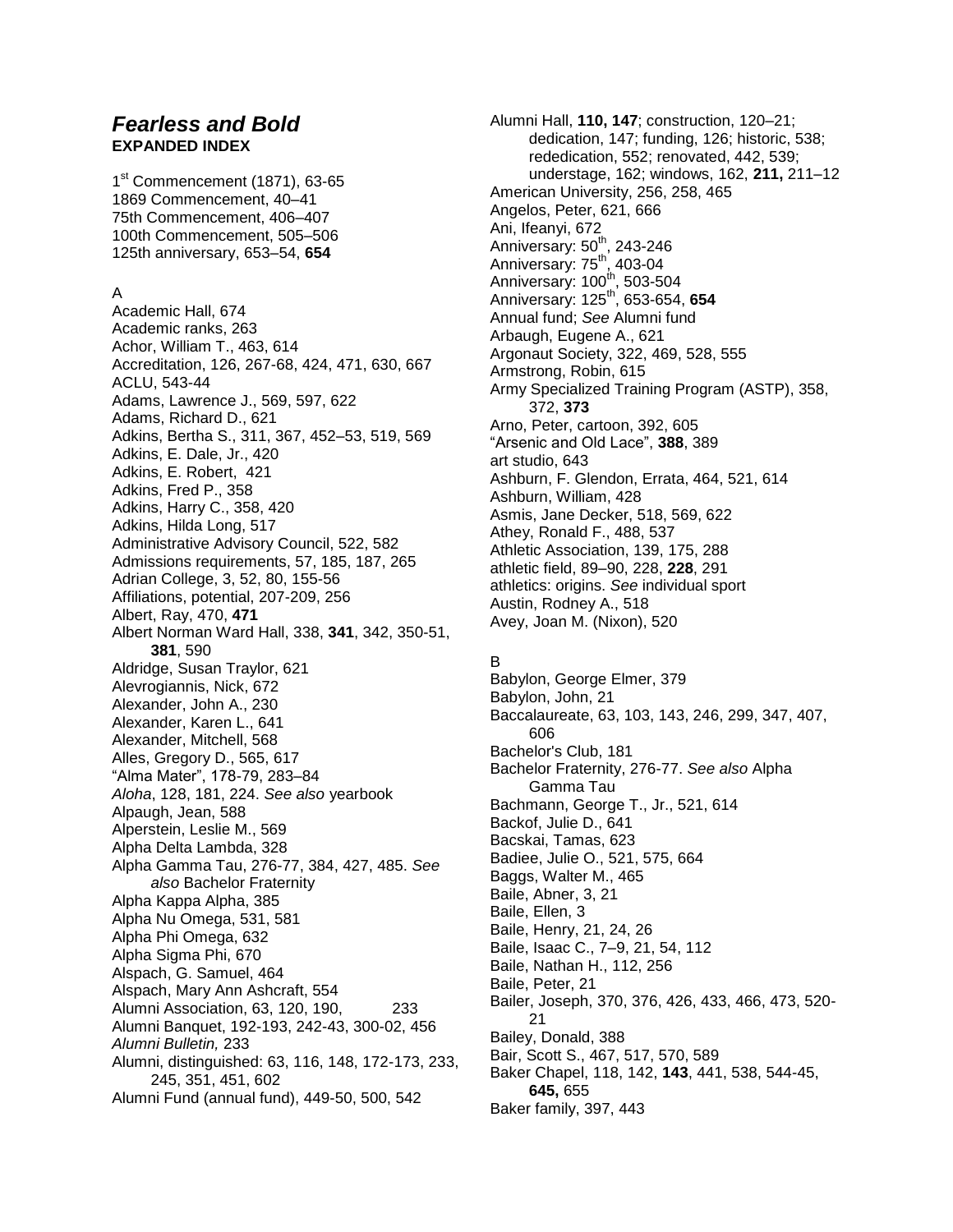Baker, Daniel: and chapel, 142, 144; dedicatee, 454; died, 255; donor, 88, 160, 165, 217; naming motion, 213; speaker, 240 Baker, Frank, Jr., 654 Baker, John H., 420 Baker, Joseph D., 88, 454 Baker Memorial Chapel, **418**, 444, 453-54, 544- 45, 590 Baker, Sarah Thomas, 454. *See also* Thomas, Mrs. Charles F. Baker, William G., 88, 118, 142, 148, 160, 454 Baker, William G., Jr., 118, 182, 204, 358 Baltimore Colts, 403, 434, 450, 600 Baltimore Ravens, 652 Banjo and Guitar Club, 138 Barber, Edward, 180 Barnes, Richard M., **527,** 528 Barnes, Vivian Englar, 597 Barnes, Wilson K., 467, 503, 518, 622 Baroch, Jerome P., 569, 605, 638 Barry, J. Patrick, 655 Bartolain, Aaron, 672 Base Ball Association, 101 baseball team, 101-02, 173, 175-76, 226-28, 286, 331, 394, 437, 488, 536, 587, 640, 671 basketball team (men), 226, 286, 330, 393, 438, 488, 536, 587, 640, 671 basketball team (women), 226, 288, 330, 439, 489, 536, 587, 640, 672 Bates, Edward Bayley, 181 Bates, Laurence Webster, 142, 178, 181 Bates, Paul L., 289, 290, 332 Baughman, Charles H., 64 Baughman, Michael, 13, 21 Beacham, James W., 21 Beard farm, 495 Beard, Bernice T., 519, 568, 603, 622 Beasman, Anna Rose (Anderson), 377 Beaver, Jean, 550 Beaver, Michael, 588 Beaver, Pauline Grayson, 588 Bednarak, Emmanuelle, 669 Behling, Herman E., Jr., 565, 614 Bell, Wilmer V., 504, 548-549 Belt, Claude Elmer, 379 Bendel-Simso, Mary, 615 Bennett, Clarence H., 467, 518, 569 Bennett, L. Leslie, 519, 567 Bennighof, Cloyd L., 260, 378, 389, 420 Benson, Benjamin Franklin, 77, 80, 83, 359 Benson, Caroline Foutz, 642 Benson, Caroline R., 643 Benson, F. Murray: on A. N. Ward, 303; board chair, 359; on campus life, 229; at ceremonies, 451, 454, 455; died, 467; donor, 230; memories, 213, 220–21; speaker, 413;

as student, 218, 224, 245; trustee, 315; and window, 212 Benson family, 642, **642** Benson, Frank T., 211, 256, 359 Benson Garden, 642–43 Benson, G. Russell, 420, 517 Benson, George R., Jr., 621, 643 Benson, Harry H., 324, 379 Bertholf, Lloyd M., 260, 311, 316, 321-22, 348, **360**, 366, 371, 389, 503 Beta Beta Beta, 322 Biggs, John, 21 Billingslea, C. C., 230 Billingslea, Charles, 27, 117, 204, 242 Billingslea, James Levine, 117 "Billy Mac", 243, 595 "Bio Trio", 520, **520** Bish, Charles, 278-79, 505 *Black and White,* 270, 278-79 Black and White Club, 276, 277-78, 282. *See also* Pi Alpha Alpha Black Student Union, 529, 530, **584** Black, Edward M., 395, 465 Black, William, 116, 120, 123, 136, 141, 158-59 Blackburn, John, 501 Blanche Ward Hall, 338-39, **339**, 347, 591 Blanchette, Roland Raymond, 377, 380 Blank, Brian, 587 Bloom, Susan R., 565, 655 Blount, Clarence W., 518, 621, 626 Blumberg Fitness Center, 648 Blumberg, Lawrence, 569, 647, 666 Board of Alumni Visitors, 190 board of directors: first meeting of, 6 Bohn, Donald Chant, 380 Bonaccorsy, Ricci G., 536-37 Boner, Robert P., 521, 574, 678 Bonnotte, Ferdinand, 116, 126, 158, 190, 202, 223, 262, **278**, 310 Bosley, Barry, 599 Bothe, B. Christopher, 575 Bothe, Elsbeth, 575 Bothe Lecture series, 575 Boudreaux, Margaret A., 565, 578, 655, 678-79 boxing, 288, 290, 331, 394 Bowden, Caleb H., 139 Bowe, Frank, 473 Bowe, Frank G., 569 Bowens, Cecelia, 669–70 Bowers, Daniel, 13 Bowers, John H., 21 Bowlsbey, Blanche Ford, 272, 275 Bowlsbey, L. Stanley, Jr., 431, 464, 469, 565, 567, 576 Boyer, James, 437–38 Bradshaw, Lillian Moore, 653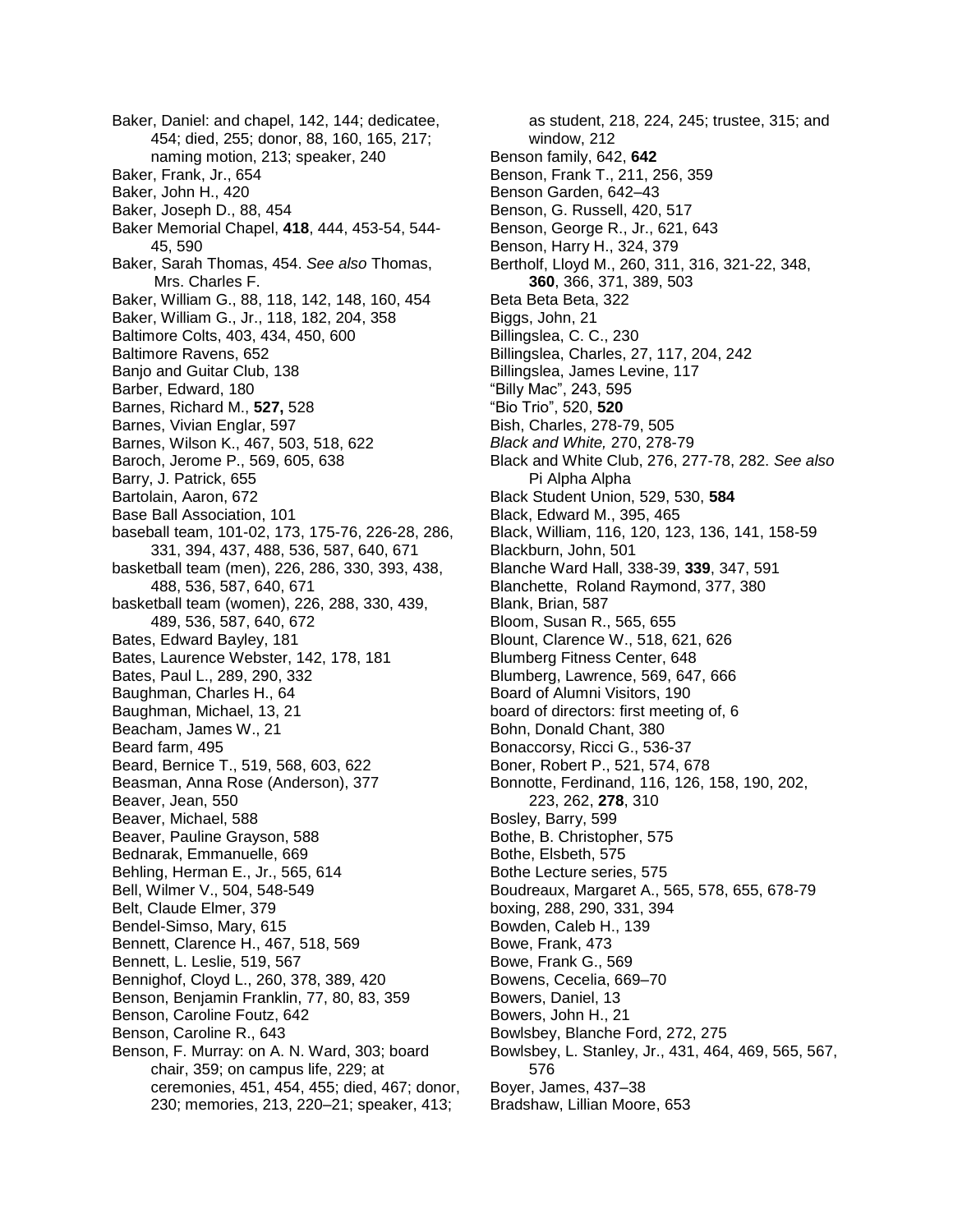Brainard, Helen, 388 Brannen, R., **537** Brener, Andrey L., 640-41 Brengle, Margaret, 578 Brenneman, Richard F., 435 Brenton, Robin Adams, 618 Bricker, Robert E., 391, 518, 549, 569, 604-05, 621 Brickett, Miriam Royer, 504 Brockett, Robert L., 51, 54, 57, 62, 73 Broll, Arthur G., 467, 518, 622 Brooks, Darrell, 671 Brooks, Harriet, 298 Brooks, Peter, 605, 607 Brooks, Robert Milton, 380 Brown, April, 672 Brown, Frederick J., Jr., 525 Brown, Joseph, 553 Brown, Michael M., 464 Brown, Thomas, 672 Browning Literary Society, 34, 55, 60, 97, 230, 327. *See also* literary societies Browning-Philomathean Society, 327 Bruno, Charles, 428 Bryant, Theresa, 618 Bryson, Brady, 338, 451 Bryson, Mary Brown, 467, 563, 569 Buckalew, W. Walker, 622 Budapest program, 623–25, **624,** 667–68, **668** Budget (college), 123, 342, 402, 448, 542, 649-50, 675 Buell, Fayette Rufus**, 3, 27**; died, 204; early life, 3; and founding, 5-9, 11-16, 21, 28; positions, 7, 16; and sale, 24, 25-28; schools, 3-5, 11, **12**, 27, 398 Buell, Mrs. F. R., 18 Buell house, 3, **12**, 398 Burch, Francis B., Jr., 621, 666 Burdette, Herbert P., 467 Burdette, Hubert, 413 Burgee, Amon, 148, 159 Burgee, Fred P., 437 Burleigh, Julia T., 519 Butler, J. B., 20 Butler, Robert W., 437 Büttner, Hans Peter F., Errata, 464, 488, 615 Byerly, Louise, 322 Byham, Leroy, 391 Byrd, Eric, 631, 678 Byrd, Harry C., **174**, 345, 350–51, 366

## C

Caboose, 589 Caldwell, Glenn G., 615, 617 Callas, Peter G., 626 Calendar (college), 91-92, 425, 472, 524 Calormiris, William, 518 Campbell, Leroy "Monk", 349 Campaigns for funds, 91, 120, 155, 216, 240, 291, 296, 345, 403, 498, 597-98, 651 "Campus Capers", 428 Campus map (1910), 216 Cane Drill and Broom Brigade, 103 Cane (Sophomore), 99-100 Cantwell, Benjamin Ellsworth, 380 Carll, Edward, 550 Carman, Frank W., 518, 621, 666 Carmichael, Katherine, 367, 385 Carnes, Mrs. A. J., 100, 103 Carnochan, John L., 525 Carpe Diem, 154, 285, **481** Carpenter, J. Richard, Jr., 464, 568, 618 Carpenter, Rebecca, 615 Carrasco, Davíd, 534, 670 Carroll Hall, **293**, 538. See also College Inn; Reifsnider property; Terrace Hill Carroll, Priscilla Caskey, 621 Carson, Benjamin, 656 Carter, Carol Armacost, 621. *See also* Preston, Carol A. Case, H. Samuel, at ceremonies, 676, 679; coach, 488, 587; hired, 464; honored, 522, 566, 618, 666; provost, 619, 667, 681 Cassell, Elizabeth, 21 Cassell Hall, 397, 399 Cavanagh, Arthur M., 568 Centennial Athletic Conference, 586, 638 Centennial (U.S.) celebration, 65-66 Centennial Convocation, **503,** 503–504 Chambers, Robert, **564, 616, 620, 654**; biography, 564; and Budapest program, 623; budget, 596; at ceremonies, 594, 604, 622, 655-558; and college name, 680; and development, 594; and Japan exchange program, 572; and finances, 625; on future, 649-50; inauguration, 604–606; and race issues, 584–85; report, 581; resigned, 619; and students, 583, 629, 634; summary of tenure, 619–21 Chambers, Whittaker, 439–40 Chandler, Beverly Gondolfo (Wells), 578 Charlton, J. W., 39 Chase, William C., 565 Chase, William W., 315, 420, Chavez, Michael H., 588 Cheerleaders, **478** "Chick-a-go-Runk", 129 Choral Society, 100, 143 Christmas celebration, Errata, 97-98, 166, 427- 429, **429**, 481 Ciambruschini, Laura C., 588 Cipolla, William F., 464, 554, 565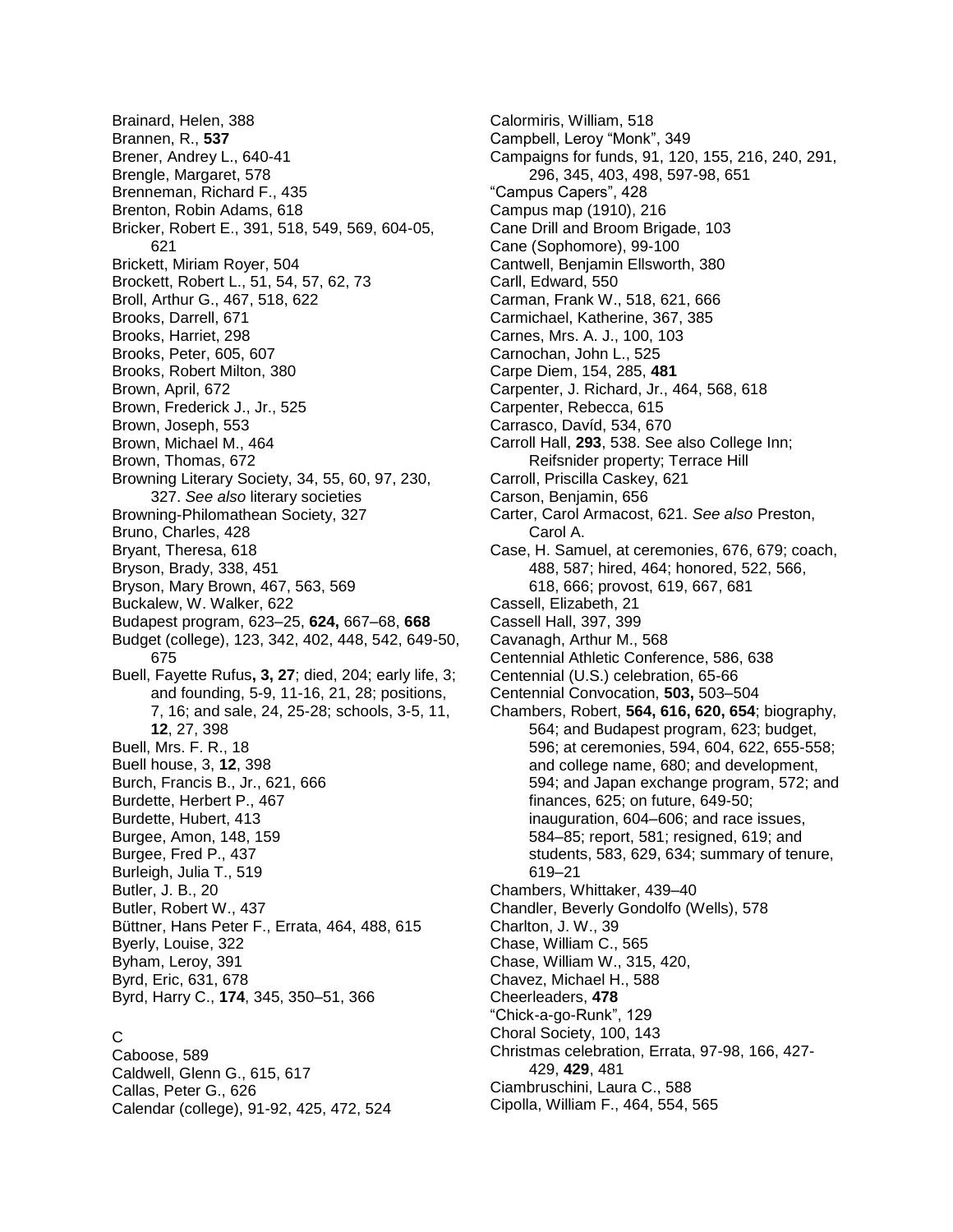Cissel, M. Katherine, 336 Civil War, U.S., 1, 2, 71 Clark, Alfred V., 465, 469, 548 Clark, Jack E., 521 Clark, Peter, 536 Clarke, Donald F., 569 Class yells, 129, 136, 144, 176-77, 285 Claycombe, Richard J., 565, 629 Clayton, John M., Jr., 420, 517 Cline, Amanda J., 676 Clower, 522 Clower, Richard A., 421, 423, 438, 466, 522, 535, 554, 568, 614 "Club Swinging by Note", 80 Cobb, Eulalia Benejam, Addenda, 554, 566, 607 Coccia, F. Dean, 641 Cochran, Mary Belle, 158, 168, 245 Coe, Albert Buckner, 404 Coeducational classes, 83 Coghill, C. C., 127 Cole, Charlene, 568 Cole, Gerald E., 421, 565, 616 Coley, Joan Develin, **665, 678**; Addenda, biography, 664; at ceremonies, 622, 655-58, 679; and college name, 680; dean, 567; hired, 521; honored, 566, 618, 666; inauguration, 675–78; positions, 567, 619; roles, 535 College Administration Building, **510**; *See also* Elderdice Hall College Alumni House, 137; *See also* Harrison House College Band, **578** college calendar, 91-92, 425, 472, 524 College Choir, **223,** 224, 328–29, 348, 428, 447, 480, 504, 532, **533**, 578 College colors, 141 College Hill: land purchase, 7 College Inn, 293–94. *See also* Carroll Hall; Reifsnider property; Terrace Hill; Gray Gables Inn college name, 9, 529, 598-99, 637, 679–82 College Octette, 428 College Orchestra, 138, 223-4, **278**, **328**, 329 College Players, 277, 329 College Radio Players, 386, **387** College ring, 286 college rules, 165–66, 167 college scrapbook, 184 college seals, 30–31, **31** College Singers, 504 *Colleges That Change Lives*, 630-31, 677 Collins, Timothy J., 656 colors (College), 141 Colyer, Stephen W., 521, 614 Combs, Douglas, 638

Commencement, 40-41, 59-60, 63-65, 103, 142, 193-195, 240, 246-47, 298-299, 303, 347, 403-405, 406-407, 452, 505-506, 553, 606- 608 Common Ground on the Hill, 629 Conaway, Charles C., 641 Conference Center, **593** Connellee, William James, 380 Connor, Caryl L., 567 Cookson farm, 398 Cookson, Mr. and Mrs. Burrier L., 337 Coonan, Thomas Joseph, 380 Cooper, Velva A., 655 Corrado, Patricia Outerbridge, 392 Coryell, Judith, 615 Cottrell, A. M., 176 Coulbourn, William Clark, 240 Covington, Edgar Howarth, 282 Cox, Julie R., 641 Cox, T. Newell, Sr., 420, 467 Craig, Barbara, 530 Craig, Sharon, 664 Crain, Charles E., 370, **482**, 520 Crain, Marjorie C., **482**, 504 Cramp, Kelly, 671, **672** Cromwell, R. Floyd, 451 Cross, David R., 463, 565 Crouse, Thomas O., 64, 144, 243, 245, 247, 256 Crouse, William S., 64 Crowe, Franklin Warfield, 380 Cumberland, Robin, 550 Cummings, J. Earl, 358, 517 Cunningham, John H., 148, 204 Cunningham, Michael, 515 Cunningham, W. A., 21 Curry, Wayne K., 569 Cushen, W. Edward, 413, 518 Cushing, H. C., 51, 57

### D

Dalton, Terence A., 615 dancing (on campus), 80, 96, 281, 322-323, 481 Daniel MacLea Hall, 442-43, **443**, 590 Darcy, Cornelius P., 463, 554, **554,** 614 Darner, Henry L., 224, 451, 517, 569 David, William M., Jr., 421, 423, 465-66, 522, 531, 565, 615, 644 Davis, Elizabeth, 403; *See also* Davis, Mrs. Walter Davis, Mrs. Walter, 447; *See also* Davis, Elizabeth Davis, Walter H., 396, 403, 420 Davy, Jane, 550 Dawkins, H. Hugh, 519, 567 Dawkins, Kathleen Kilroy, Addenda Deal, Marvin H., 641 Dean's Cottage, **214,** 215, 493 "Dear Western Maryland", 205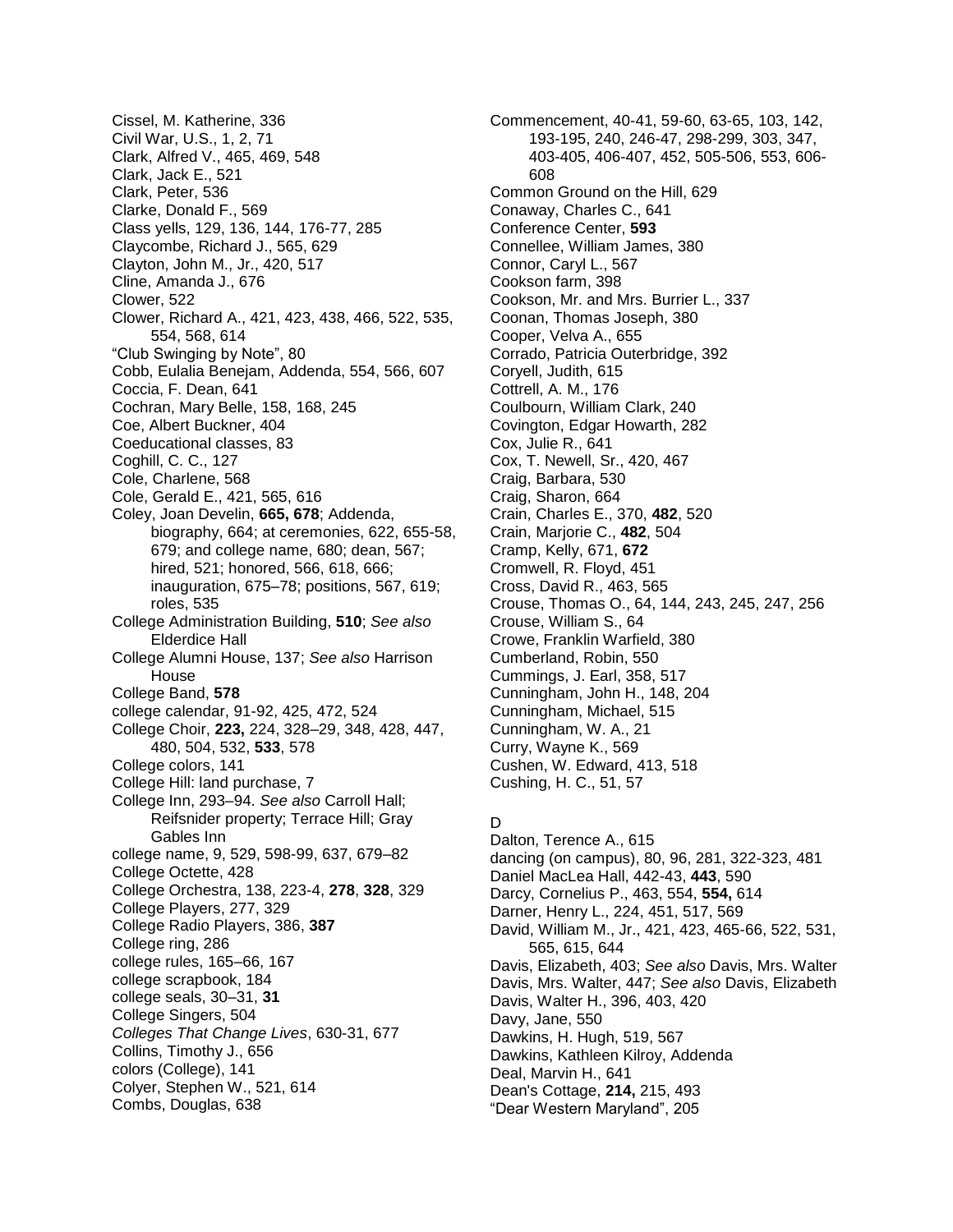debt (college), 38, 40, 47, 49, 90-91 Decker, Alonzo, 540 Decker, Alonzo G., Jr., 654 Decker, Alonzo, Sr., 420, 654 Decker College Center, 539–40, **540, 541,** 642 Decker family, 540 Decker, Fannie Fox, 519, 569 degree requirements, 56, 92, 124-25, 185, 268-69, 316-17, 376, 424-426, 469, 471-72, 524-26, 571-73, 626-27 deLong, Alfred W., 310, 328-29, 388-89, 463, 599, 615 Delta Omicron, 436, 535 Delta Pi Alpha, 276-77, 384, 531, 581. *See also* Preachers Delta Sigma Kappa, 276-77, 327, 427, 531, 581. *See also* JUG Club Delta Upsilon, 632 demerit system, 35–36 DeMey, John, 489 Denman, Margaret W. (West), 521, 614, 616, 648. *See also* Denman-West Denman-West, Margaret, 521, 614, 616, 648. *See also* Denman Denton, David M., 518 DeRasse, Jacques T., 463, 520 Deveny, Thomas G., 521, 666 Devilbiss, George W., 51, 57, 77, 86 Devilbiss, G. Wilbur, 504 Diamond Jubilee, 403–404 Dietrich, Carl L., 464, 549-50, 614 Dietrich, Earl W., 488 Diffenbaugh, James, 79, 94,186 Dilkes, Fred A., 437 Dillman, Richard W., 565, 664 Dining rooms (college), 88, 431, 477 Disharoon, Barbara Schaeffer, 568, 618; *See also* Horneff, Barbara S. Dix, George, 671 Dix, Ted, 678 Dixon, 522 Dixon, Max W., 464, 522, 565 Dixon, Richard N., 626, 676 Dolch, David, 536 Domser, Ira F., 565, 600, **601,** 607 Donofrio, Harold, 569 Doria, Fernanda, 422 Dorothy Elderdice Understage, 162 Dorsey, Charles H., Jr., 518 Dorsey, John L., 389 Dorsey, Nathan Gustavus, Jr., 380 Dorst, Elise, 202, 261, 299 Doughty, Floyd, 453 Douglas, Claude Cicero, 138 Doyle, Karen Helmeyer, 626 Draper, James Frederick, Jr., 380

Drexler, Gabor, 624, 668 Dudley, Linda L. (Parker), 615, 617 Dulany, William B., 518, 563, **654**, 675 Dull, Jay, 671 Duncan, G. Hall, 270, 278 Dundes, Lauren, 615 Durbin, A. Reese, 6, 21 Duren, Lowell R., 464 DuVall, Donna (Sellman), 407. *See also* Sellman, Donna D. Dyke, Julian, 437

# E

Earhart, Quentin L., 525 Earle, John, 638 Earll, Homer C., 393, 488, 536 Earp, Florence R., 480 Earp, James P., 310, 492, 520, 567 Eastern College Athletic Conference, 671 Easter celebration, 98 Easterday, Kim, 641 Easterday, Steven, 536, 587 Eaton, Catharine Welker, 622, 653, 679 Eaton Hall, **612**, 657, **673.** *See also* Science **Center** Eaton, Thomas H., 519, 607, 622, 653, 679 Eaton, William G, 602-03 Ebaugh, Mary Olive, 259-60, 369 Ebert, Robert D., 440 Eby, Cecil DeGrotte, 389 Edwards, Sterling, 278-79 Eichler, John Gilbert, 380 Eimer, Sharon K., 607 Ekaitis, George L., 331, 537 Elderdice, Dorothy, 260, 277, 299-300, 328, 350, 351, 521-22, 602 Elderdice Hall, 442, **510** Elderdice, Hugh L. Jr., 226, 260, 321, 349, 462, 521 Elderdice, Hugh L., Sr., 66, 155, 166, 216-17, 230, 315, 442 Elderdice understage, 162 electricity on campus, 123-24, 131, 327 Ellingsworth, Richard H., 518, 569, 622 Elliott, William H., III, 622, 666 Ellis, Joseph, 672 Elmes, Ellen Von Dehsen, 653 Elseroad, Homer O., 526 Elwell, Mary Ellen Smith, 464, 525, 554, 563, 565, 656 Emens, John A., 621 Endowment, 49, 122, 190, 240, 297, 304, 342, 449, 498, 543, 597, 650, 675 Englar Dining Hall, 477, 494, 636 Englar, D. Roger, 245–46, 358, 404 Englar, David, 21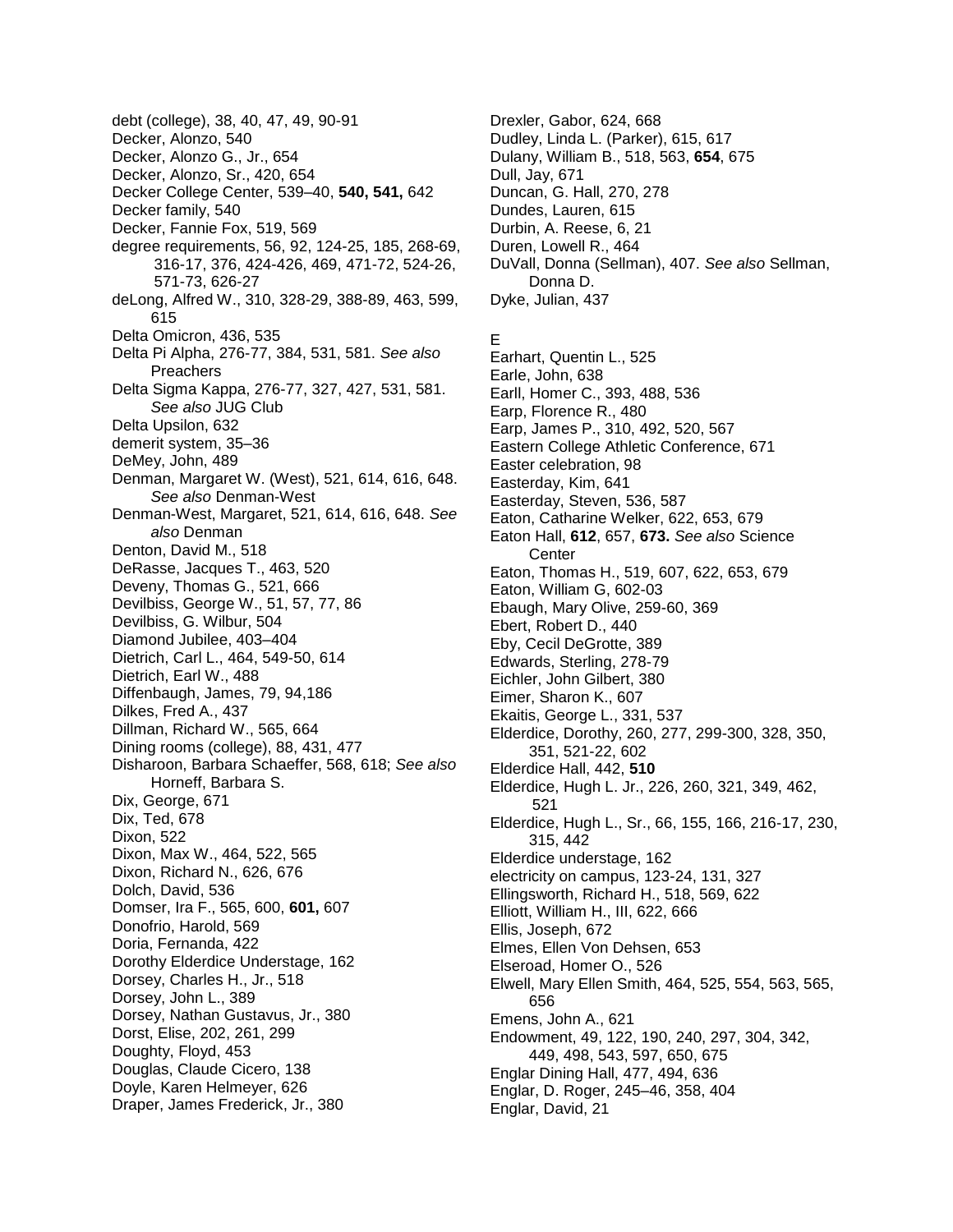Engle, Charles A. "Rip", 289, 290, 393, 436, 451, 506, 537, **537** Enrollments, 39, 47-48, 71-72, 88, 122, 188-189, 238, 257-58, 295, 342, 400, 447-48, 497, 542, 570, 596, 649, 675 Ensel, Susan, 628 Ensor, Caryl Jeanne (Lewis), 365, **439.** *See also* Peterson, Caryl Ensor, Eloise B., **439**, 504. See also, Ensor, Mrs. Lowell; Parker, Eloise Ensor, Imogene Mitten, 336. *See also* Mitten, Imogene Ensor, Lowell, **365, 439, 452, 487, 499**; accreditation, 471; acting, 522; athletic program, 436; basketball, 429; biography, 365-66; buildings, 492; at ceremonies, 454, 455; and church support, 450; died, 517-518; on education, 444; enrollment, 447; and faculty, 401, 422, 464, 497-98; fund-raising, 403, 451, 500; health, 466; hired, 365-66; honored, 465, 505, 548; inauguration, 411– 13, **412;** pension, 498; portrait, 468, **516;** ; retired, 512; salaries, 401, 497; and students, 431, 434, 476, 482–83, 483, 486, 491; trustee, 358; and trustees, 468; WISP, 546; Ensor, Mrs. Lowell, **439,** 504; See also Ensor, Eloise; Parker, Eloise Ensor Plaza, 549 Enstice, Philip G., 676 Erb, Margaret (Mann), 137 Ernst, Henry, 435 Esa, Mohamed, 615, 666 Eshleman, Linda R., 464 Essig, James D., 565, 567 Etter, Ruth, 484 Evans, David P., 641 Evergates, Donna M., 554, 565, 566 Evergates, Theodore, 521, 617, 666 Ewell, Mary L., 423 F Faculty Affairs Committee, 522, 597 faculty cottage, **214**, 215; *See also* Dean's Cottage Faculty Council, 523

Faculty, early, Addenda, 17 faculty ranks, 263 Fader, Jerome H., 622 Falcone, Jamie L., 641 Falconer, Katherine Loose, 464, 614-15, Farson, Mary Todd (Griffiths), 518 Faulkner, Kendall R., 549 Faw, Robert D., 385, 467-68, 515, 569, 670 Fees (college charges), 39-40, 123, 188, 190, 238-39, 296, 343-44, 400, 448, 497, 542, 596, 649, 675

Female Department, 92. *See also* Male and Female departments fencing, 394 Fender, C. Roy, Addenda Fennell, Francis, 521, 525, 563, 567, **616**, 617, 675 Fenwick, Charles C., Sr., 518, 622 Ferguson, Bruce, 310, 330-332, 335, 393, 423, 438, 567 Fergusson, Frances D., 569 Fern Rock, **136,** 137 field hockey team, 489, 536, 587, 641, 671 Fields, Irving A., 157 Files, Jon M., 569 *First Annual Catalogue,* 14 *First Annual Circular,* 14, **14** first board of trustees, 22–23, 28–29 first graduating class, Addenda, 64 Firth, William E., 467, 517, 569 Fischbach, Gaither Lee, 440 Fischer, Sherry, 489, 512. *See also* Manning, Sherry F. Fisher, Louise Bates, 311 Fisher, W. Lloyd, 358, 512, 518, 622 Fitzgerald, John Charles, 380 Flint, Charles Wesley, 358, 364, 411 Flying Club, 429 Follies, 387–88, 429, 481, 534, 578 food (served on campus), 134, 168-69, 274, 325- 26, 383, 431, 434, 477, 531-32, 583, 635-36 football team, 138–40, 173-176, **178**, 226-227, 286-290, 332-335, **333**, 391-393, 436-438, **436**, 487, 536, 586, 638-640, **639**, 671. *See also* Green Terror(s); Terror(s) Ford, Corinne, 454 Ford, Gerald R., 334, 527 foreign students, **89**, 102, 435, 475, 624 Forlines, Charles E., 148, 445 Forlines House, 445 Fossett, Clarence L., 467, 512, 518, 569 Foutz, Charles R. Jr., 280, 367, 465, **466** Fowble, Sterling, 537, **537** Fowler, Maggie A., 34 Fox, Grace, house, 592 Fox, Virgil, 329, 349, 455, 480 Frame, James, 20, 21–22 Frank, C. Ronald, 626 Frantz, Paul H., 300 fraternities, 132, 180, 275-76, 327, 383-85, 427, 485-86, 531, 581-83, 631-33, 670. *See also* individual groups Frech, K. Denise, 588 Frederick, Ella, 543 Free, L. Forrest, 311, 378, 383, 389, **406**, 423 Frees, Eric C., 638, 641 Frenyo, Laszlo V., 668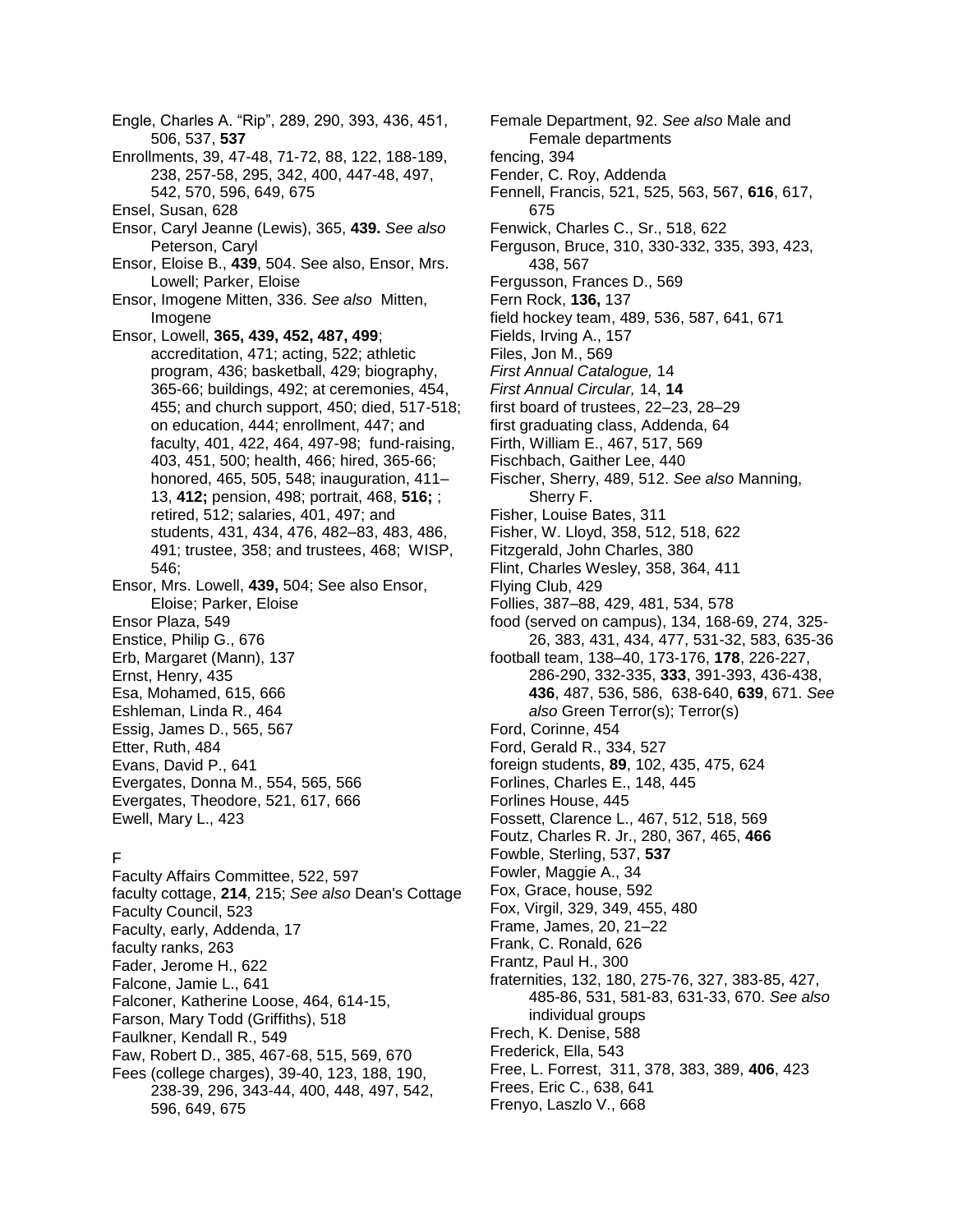Freshman Colloquium, 473 Freshman Orientation, 268, 473 Frey, Frances, 484 Friday, Mary Ann, 618 Fringer, George, 432–33 Fritz, Carol, 464, 535, **536**, 537, 566, 587; 617 Fritz, Susan, 655 Fundamental Ordinances, 25, 30-31, 469 Furlow, Edward P., 377–79

#### G

Gagnon, Martha E., 567 Galambos, Coleen, 615 Gale, Clarence, 548 Gambrill, Bessie Lee, 602–603 Gamma Beta Chi, 270, 275-77, 327, 384, 427, 485 Gamma Sigma Sigma, 632 Garden Apartments, 538, **539** Garman, Robert R., 299 Garrara, Marguerite, 322 Garrison, Mabel G. (Siemonn), 172-73, 244, **244**, 296, 452 Garrott, Idamae Riley, 626 Gatch, Thomas, 51 Geiman, Daniel. *See* Geiman farm Geiman farm, 89, 216, **284**, 291-92, 337-38, 495 Geiman House, 591 Gelhard, Cynthia, 568 General M. P. Conference, 30, 211 George, Dana, 484 Gesner, Maude, 202, 261, 329, 341, 389, 420, 615 Ghosts (on campus), 637 Gibson, Royce Donald, 380 Gipe, George, 427 Gill Gymnasium 342, **350**, 350-51, **646,** 646–47 Gill, John M., 172 Gill, Kenneth R., 666 Gill Physical Education Learning Center, 173 Gill, Robert Joshua, **410, 499**; and Aloha, 183; and athletics,176, **178**, 286-87, 453; biography, 172, 409-10; career, **408,** 409–410; died, 569-70; donor, 288, 403, 597; emeritus, 517; honored, 410, 537; at Nuremberg, 410; portrait, 468, **468;** roles, 512**;** and seminary, 442; student, 173; trustee, 256, 467, 502 Gillelan, Elizabeth Ohler, 282 Gilligan, Henry, 420 Gipe, George A., 427, 435, 505 Gladden, Cynthia Hales, 322 Glaeser, Anne H., 588 Glee Club, 100, 130, 138, 224, 532 Glenn, Isabel, 367 Godwin, Nancy, 618 *Gold Bug,* 279, 391, 480, 533. *See also* newspaper; *Phoenix; Scrimshaw* Gold, Sally Keck, 621

golf course, 141, 332, 430, 495, 535 golf team, 141, 332, 394, 438, 536, 640, 671 Gore, Marion Eugene, 380 Gorski, Andrew G., 331-33 Gott, Jackson, 88, 89, 118, 163-64, **164**, 212 Grace, Preston, 284 Grading system, 125, 186, 269, 375, 575, 629 Graduate program, 321, 376, 426, 473, 527, 576, 629 Grandea, Ambrosio S., 489 Grant, Ulysses S., 65 Gray, Helen E., 310, 318, 462, 521 Gray Gables Inn, 293. *See also* Carroll Hall; Reifsnider property; Terrace Hill "Greater Western Maryland" campus plan, 291, **292**, 309 Greek organizations, 132. *See also* fraternities, sororities, and individual club names Green, J. Leas, 226 Green Terror 1929 football team, **289** Green Terror 1951 football team, **436** Green Terror 1997 football team, **639** Green Terror mascot, **439, 478**, 638, **638** Green Terrors name, 284 Greenfield, Kent Roberts, 242, 451 Gregori, Adam J., 641 Grier, Elinor, 344 Grier, George, 344, 592, 594 Grier, Ruth (Klair), 344 Griffin, Belle Eason, 367 Griffith, Kirk, 428 Griffiths, Mary Todd, 392–93, 569 Grimes, Albert T., Jr., 438 Grimes, Elias Oliver, 54, 126, 175, 204, 256 Griswold, L. Earl, 421, 429, 432, 465, 486, **487**, 512, 522, 565, 615, 627, 512 Grocki, Scott, 657 Grove, Diane E., 658 Gruber, Lynn F., 271,281-82 Guerra, David V., 615, 617 Guthrie, Donald, 465 gymnastics, 174

#### H

Hadley, Mark A., 615 Hafer, John A., 300 Haley, Katie M., 641 Hall, Albert C., 518, 563, 569, 622 Hall, Harvey, 286 Hallett, William A., III, 588 Hallowell, Stephen R., 641 Hamrick, Louise, 293, 325 Hance, Anna S., 24, 37, 39 Handy, Mrs. F. M., 158 Hanley, Kevin F., 621 Harbaugh, Helen, 434, 477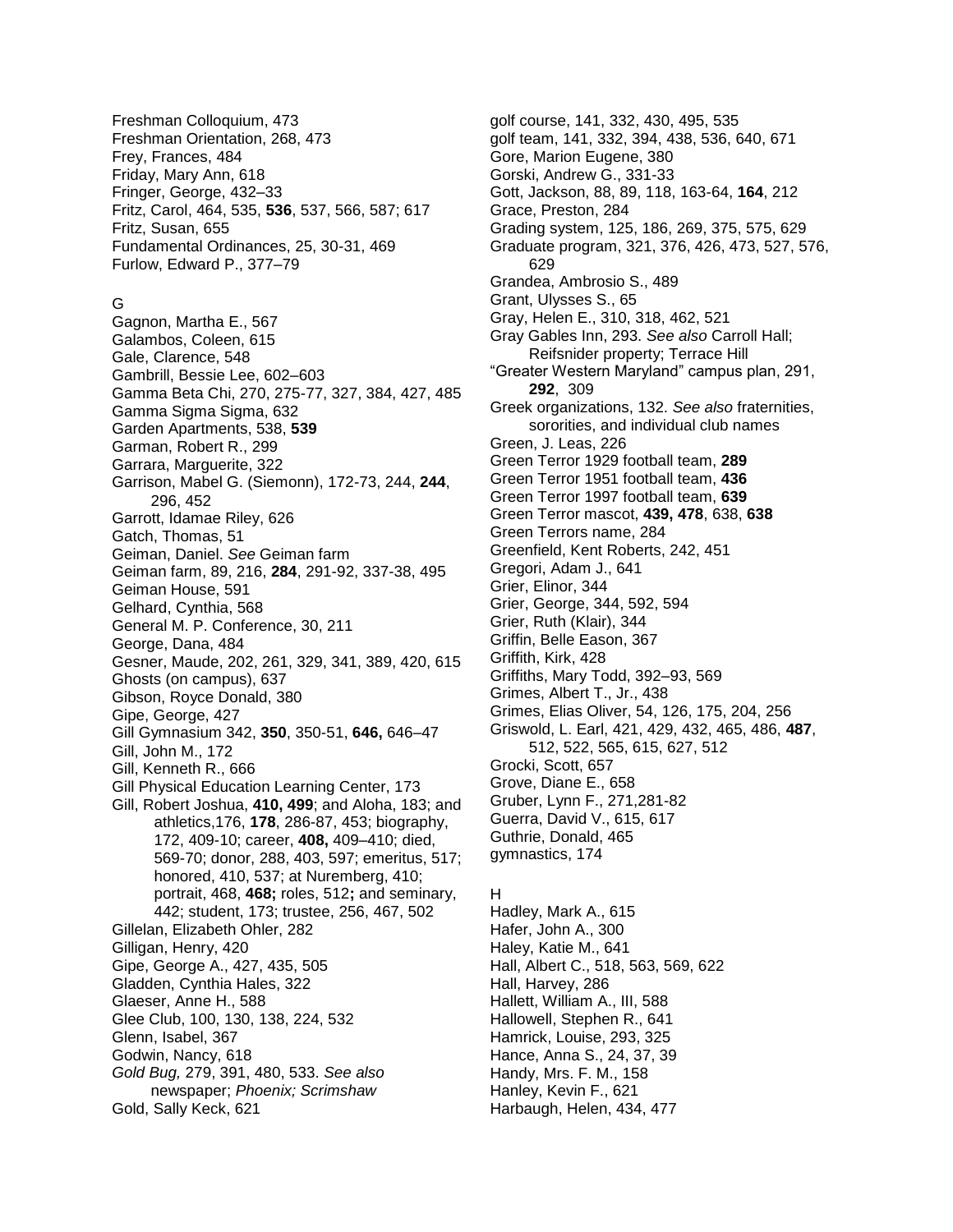Harlaxton College, 574, 623 Harlow Pool, 494 Harlow, Mrs. Richard, **537** Harlow, Richard Cresson, **287, 333**; and boxing, 290; as coach, 290, 334, 391; departure to Harvard, 334; died, 463; hired, 260, 287; honored, 335, 453, **453,** 537**;** return, 364, 394; salary, 288, 342 Harlow Pool, 494 Harlow, Roxanna E., 664 Harmon, S. Dennis, 438, 488, 569 Harper, David J., 454 Harris, Mabel B., 202, 261, 369 Harris, S. R., 358 Harrison Alumni House, 137, 495, **495**, 591 Harrison, Stanley E., 569 Harrison, Theophilus Kenoley, 262, 338, 367-68, **368**, 451, 495 Hart, Bertha I., 259, 281–82, 298 Hart, Walter, 600 Hartman, Robert H., 464, 566, 614 Harvard University, 81, 265, 334-335, 391-92, 605 Harvey Stone Park, **323,** 337 Harvey Stone Pavilion, **337**, 591 Hausmann, Ruth (Thomas), 385, **386** Havens, Charles, career, 423; coach, 330, 335, 391, 438, 600; died, 618; football captain, 289, **289,** 290**;** hired, 310; honored, 537, **537**; resigned, 423; reunion of players, 600 Hawkins, Earle T., 274, 369, 404, 504 Hawkins, Mary Frances (Galbreath), 388 Hayes, Charles L., 518 Hayward, Arnold C., 428, 489 hazing, 137, 217, 232, 279-81, 325, 433, 481, 485, 531, 582 Heggemeier, Arleen, Addenda, 421, 565 Hendren, Joseph W., 370, 463, 615 Hendrickson, Dean W., 259, 380, 420, 463 Hendrickson, J. Hunt, 176 Hendrickson, Milton Humphreys, 380 Henriette, Colette M., 615 Hering, Daniel W., 38, 145, 245; biography, 18; faculty, 16, 24, 33, 39; and McDaniel, 242; resignation of, 72; return of, 71 Hering, Evelyn Smith, 532, 578. See also Smith, Evelyn; Winfrey, Evelyn Hering Hall, 88-89, **89**, 91, **171**, 341, 445 Hering, Joshua Webster, **29**, 58, 120, 147, 156, **194**; accomplishments, 154; biography, 29– 30; college advisory board, 13; and college founding, 21; treasurer, 30; founding trustee, 115; honored, 194-95; roles, 13, 84, 147, 156; witness to history, 10 Herlocker, David W., 464, 554, 618 Hermann, Charles Chapman, Jr., 521, 614, 664 Herndon, James, 533

Herr, Dorothy McDaniel, 358, 362, 411, 451, **452**, 504, 517, 548 Herr, F. K., 255 Herr, Ober S., Jr., 300 Herr, William McDaniel, 243 Higbee, Jeanne L., 568 Hildebran, Kathryn B., 375, 463, 465, 554, 615 Hill Hall, 644. See also Science Hall, Memorial Hall Hill, Jennifer, 656 Hill, Julian Dennard, 380 Hill, Martin K. P., 621, 644, 651, 656-57 Hindman, Dixie, 628 Hindman, James, 536, 586, 628 Hines, R. Ryan, 641 HINGE, 487 Hirata, Misao Tsune, 102 Historic Places registry, 538 Hitchcock, Dorothy (Keene), 534–35 Hitchcock, Fern, 463, 488, 536, 565 Hitchcock, Julia T., Addenda, 463, 565 Hixon, Philip E., 569 Hjeltnes, Knut, 537 Hoffa Field, 291, **299,** 299–300 Hoffa, Arthur P., 291, 589 Hoffman, Ralph G., 518, 622 Hoke, Walter Lee, 380 Holland, Kristine, 627 Holler, Richard L., 525 Holloway, Fred Garrigus, **314, 360,** 362**, 370**; on ASTP, 374; biography, 314; at ceremonies, **360**, 451, 454; on church support, 402; debater, **225;** died, 567; enrollments, 342; and football, 364; hired, 314; honored, 574; Inauguration, 348-49; on Jackson, 407–408; and pensions, 343; portrait, 362, **363;**  recalled, 377; resignation, 361–64; roles, 345, 405-06, 469; salary, 343; *Snow White*, 345; speech, 405–406; as a student, 219; and students, 329, 364; tenure of, 364; and tuition, 343–44; in wartime, 371, 406 Holloway, Fred G., Jr., 314 Holloway, Harry L., Jr., 466, 513–14 Holloway Lecture series, 574 Holloway, Mrs. Fred G. (Winifred), 314, 350, 567 Holloway, William J., 314 Holloway, Winifred, 567 Holmes, William A., 518 Holthaus, Reuben S.H., 370, 385, 422, 429, 465- 66, 470, 486, 520, 615 Holton, Charles, 168 Holton, Charles A., 173 Home economics, 238, **266**, 318, 339, 395, 445 Homecoming, **284**, 349, 433, **437**, 454, 604 Homecoming queen, first, 349

Honor Code, 456, 526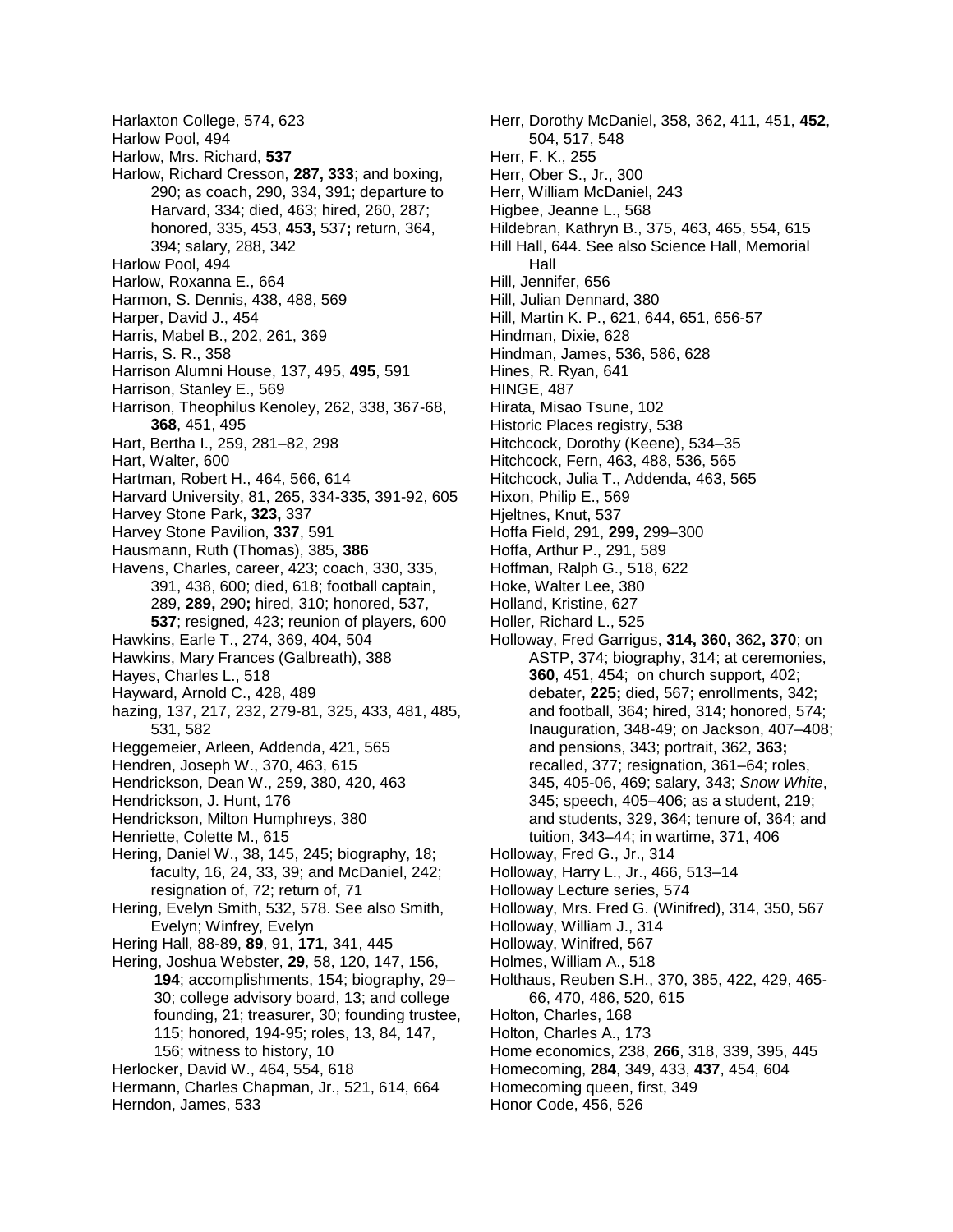Honor Court, 479 Honor League, 221 Honor System, 184, 221-22, 280, 434-35, 479, 626 Honor System Association, 184 Honors Convocation, 505, 514 Honors Program, 473, 574, 629, 667 Hooper, T. L., **225** Hoover, Herbert, 302-03, 345 Hoover Library, 538, 560, **592**, 594, 642, 653 Hoover, Samuel H., 518, 553, 666 Hoppe, Matthew C., 641 Hopple, Jerry, 486 Horace Mann League, 499 Horneff, Barbara S. *See* Disharoon, Barbara Horneff, Donald, 676, 678 Horváth, Attila, 623 Hospians, 383. *See also* Kappa Pi Alpha Hovey, Richard B., 421 Howell, Robert A., 569, 666 Howery, Helen G., 367, 370, 397, **406**, 455, 463, 480, 492 Howery Lounge, 494 Hubach, Frederick W., 607 Hubach, Karl S., 607 Hubbard, William, 336 Huganir, Kathryn, 367 Hughes, Edwin Holt, 411 Hughes, Sherri Lind, 565 Humbert, H. Smith, **654** Humbert, Leonard Calvin, 380 Humphreys, Gideon I., 180 Humphries, William Shepherd, 380 Hurley, Ulie Norment, 115 Hurt, Frank B., 310, 331, 394, 401, 429, 456, **456**, 462, 589, 615 Hussey, George B., 168 Hylton, Brent, 532

### I

ice house (Carpe Diem), 86, 154 Iglich, Esther M., 521, 554, 566-67 Immler, Charles, 435 "in loco parentis", 34, 131, 462, 474 inauguration (president), 298-99, 348-49, 411-13, 549-50, 604-06, 675 infirmary, 48, 168, 291, 367, 397-98, 591 Insley, Levin, 180 Inter-Fraternity Ball, 323 Intercollegiate Athletic League, 176 Interfraternity Council, 581 international study, 574, 668 intramural sports, 226, 330, 489, 536, 586 Investiture ceremony, 145-46, 505, 606 Iota Gamma Chi, 384, 427, 485, 531. *See also* JGC

*Irving Literary Gazette,* 34, 96 Irving Society, 20, 34, 60, 64, 96, 179. *See also* literary societies; oratorical contests Irving-Webster Society, 327 Isanogle, Alvey Michael, **348, 360,** 389; and accreditation, 267; dean, 263; died, 422; and education program: 266-67; and FTA, 387; hired, 259; honored, 347; retired, 369; roles, 262, 263, 268, 312; School of Education, 267 Isanogle, Anna Houck, 259, 267, 311 Isanogle, Mamie, 259, 367, 422

J Jackson, Lillian (Martin), 385, **386** Jackson, Robert Houghwout, 407–409, **408** Jakoby, Vera, 615 James, Bartlett B., 155, 258, 262 James, Carol L. (Avery), 515 January Term, 472, 574, 667 Jarman, Lewis. 59, 80 Jefferson, Virgie, 484, 567 Jenkins, Edgar, 322 Jesters, 278 JGC, 137, 275, 277, 279, 384. *See also* Iota Gamma Chi John, Dorothy Prince, 513, 666 John, Ralph and Dorothy, 628 John, Ralph C., **513**; administration, 515; biography, 512-13; budget, 542; at ceremonies, 603, 605, 655; and church, 544; A.U. dean, 465; died, 622; facilities, 538, 541; honored, 622, 628; inauguration, 549– 50; lawsuit, 544; and Phi Beta Kappa, 554, **554;** portrait, **562**; and race, 530; report, 571; retired, 563, 603; and students, 528, 582–83; tenure, 604; and WISP, 546–47 John, Randall, 513 Johns, W. Robert, 641 Johns Hopkins University, 53, 69, 72, 76, 94, 102, 111, 114, 116, 120, 139, 145, 202, 240, 245, 258-60, 267, 298, 335, 365, 392-93, 480 Johnson, Richard C., 588 Johnson-Ross, Debora, 666 Johnston, Wilma, 519 Jones, Donald E., 463, 465, 522, 566, 614, 617 Jones, M. Gertrude (Makosky), 271, 273 Jones, Gloria E., 423 Jones, Harry Clary, 298 Jones, Henrietta T. (Moore), 389 Jones, John Bayley, 367, 389, 393, 420, 501, 512, 518 Jones, Kimberly, 655 Jones, Mollie, 61 Jones, Ronald F., 463, 466, 536, 600

Jones, Ruth Sherman, 261, 329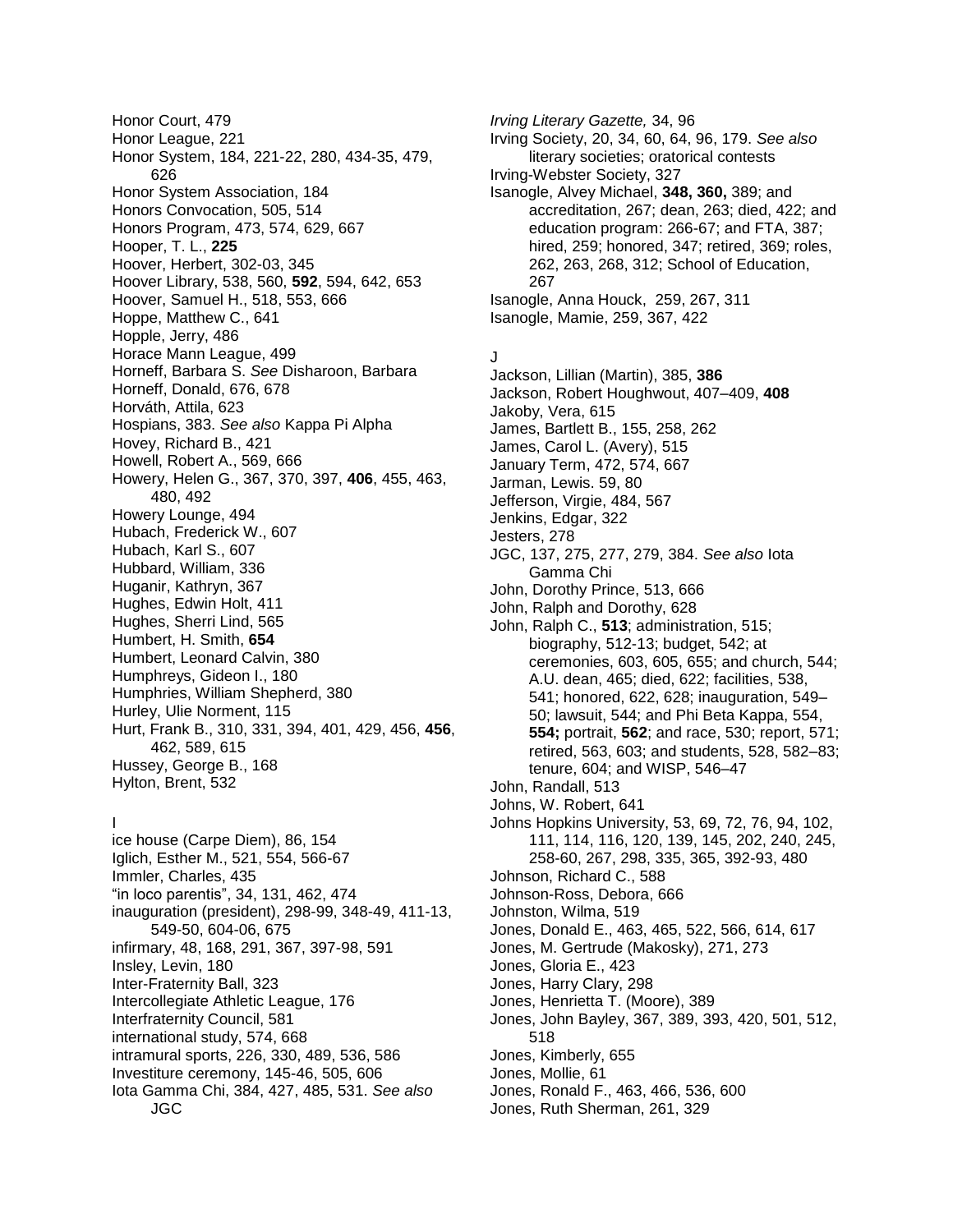Jordan, Jolene, 640 Joyce, Susie H., 24, 33, 39 Joyner, Rodney L., 586, 588 Jubilee Campaign, 240 Judefind, W. B., 127 Judicial Board, 434 JUG Club, 276. *See also* Delta Sigma Kappa junior class supper, 98–99 Junior Prom, 323 Justice, Daniel W., 420, 467

#### K

K.O.B., 159, 221, 223-24 Kach, A. Wade, 626 Kachur, Robert M., 615 Kaiser, Katherine (Frantum), 407 Kammerer, Nancy B., 588 Kane, Scott D., 618 Kaplan, Bernard, 331, 332–33, 335 Kaplan, Leon, 621 Kaplan, Louis N., 333, 453 Kappa Mu Epsilon, 472, 522 Kappa Pi Alpha, 383. *See also* Hospians Keating, Timothy, 639, 640 Keeshan, Bob (Capt. Kangaroo), 656 Keigler, William S., 518, 569, 594, 604, 622, 653 Kerby, Ramona, 615, 617 Kerby, Steve A., 667 Kerschner, Jean, 421, 422, 465, 469, 520, **520**, 656 Kesler, Steven D., 622 Keyser, Donald, 453 Kidd, Wilbur, 329 Kiddoo, Catherine Schumann, 215, 569, 621 Kief, Richard G., 619 Kiefer, Richard, **499**; on boxing, 331–32; on campus life, 327; on dorms, 324; on history class, 320; trustee, 467, Kiefer, Susannah Cockey, 325-26 Kimball, H. Thomas, 568, 594 Kindley, William J., 237 King, Donna, 455 Kiphart, Jan A., 667 Kirk, J. W., 358 Kirkpatrick, Linda, 678 Klausmeier, Melady, 519 Kleven, Lisa K., 588 Kline, Richard F., Jr., 518, 569, 594 Klitzberg, Richard, 621, 646–47, 666 Kneller, Sadie. *See* Miller, Sadie Kneller Kobernick, Ronald, 477 Kopp, Harold W., 332, 537, **537** Krebs, Jill M., 641 Kreider, David G., 566, 655, 678 Kullmar, Fred Adam, Jr., 380

L

Laidlaw, Elizabeth, 466, 529, 532, 568 Laird, Eddy F., 664 lacrosse team (men), 331, 394, 438, 488, 536, 587, 671 lacrosse team (women), 587, 640, 672 Lambda Iota Tau, 528 Lancaster, Mark, 655 land acquisitions, 90, 216, 495, 592 Landis, Carolyn, 621 Langdon, Lester, 223 Lange, Laura L., 622 Langrall, Otwald Bryan, 299, 420, 517, 569 Lantern Chain, 286, **405,** 533 Lapato, Thomas J., 641 Lapidus, Susan, 588 Larsen, Ingrid, 481 Lavin, Thomas Joseph, Jr., 380 Law, Alton D., 464, 614 Lawler, Robert W., 464, 520 Leahy, Christianna Nichols, 565, 567, 617 Lease, Nannie Camilla, 145, 158, 202, 234, 303, 310, 317, 404, 422, 454 Leatherwood, John Francis, 380 Lecture series, 574-575 Lee, Grace, 298 Lemieux, Robert, 615 Lemke, Debra C., 615 Leonard, Adna Wright, 358 Leroy, Grace Z., 465 Levering, Ralph B., 521, 550, 554 Levine Hall, 117, **118, 340**, 341, 538, 647, **647**, 679. *See also* primary school; preparatory school Lewis Complex, **673** Lewis Hall of Science, **460**, 492–93, 502, 673, 678 Lewis (Mary Ward) Prize, 230 Lewis Recitation Hall, **162**, **200**, 212–15, **213**, **235**, 239, 395, 494-93, 502, 673, 678 Lewis, Clara Ward, 92, 106, 159, 220, 256. *See also* Richmond, Clara W. Lewis, Edwin, 360 Lewis, Elizabeth Ray, 106, 256 Lewis, Hamilton Ward, 106, 256 Lewis, Marjorie, 95, 106, 226, 256 Lewis, Mary Eugenia: 116, 122, 142 Lewis, Mary Ward, **64**, 92, 156, 230, 246-47, 315; *See also* Ward, Mary Lewis, Miriam, 92, 106, 125, 191, 256 Lewis, Thomas Hamilton, **53, 77, 81, 157**; and Adrian College, 80, 155–56; anniversary, 240–42; biography, 53, 65; and bonuses, 239; and budget, 123–24; and buildings, 86, 88, 194, 212, 215; and campus plan, 165, 211; at ceremonies, 142; chapel windows, 160; charter, 204; Christmas, 98, 166; and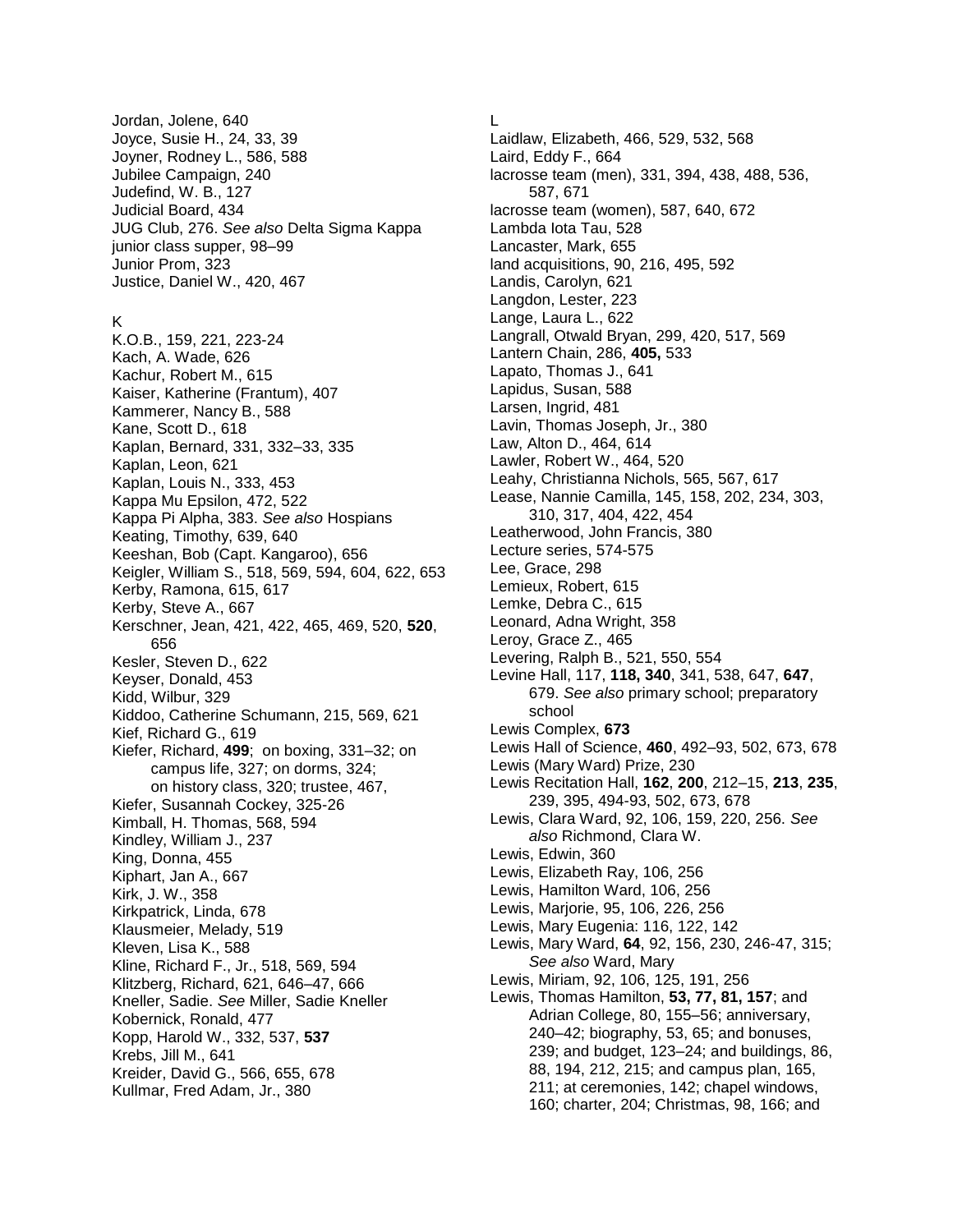church, 189, 191; curriculum, 185; died, 256- 57; and discipline, 131, 219; and endowment, 122, 154–55, 158, 188–90; and faculty, 239; and finances, 90–91, 123-24, 190, 239-40, 649; health of, 112–14, 156; honors, 80, 113, 158, 205–7; and library, 187, 340; and Maryland State University, 208; and McDaniel, 156, 242; and military training (ROTC), 237; personality, 156; as preacher, 103, 143, 257; President's House, 105–6; and primary school, 117; resignation, 207, 209, 210, 246, 255; roles, 79-80, 94, 103, 106, 112, 120, 126, 143, 209, 237; salary, 83, 112, 123, 124, 256; at seminary, 73, 84; and SGA, 222; spoof of, 168; as student, 55, 62; and successor, 299; tenure, 189; travel, 112-14, **113**, 126, and war effort, 230 Lewis, Thomas Hamilton (Hubert), 106, 117, 156, 256 Liberal Arts Conference, 302-03, 345-46 Liberal Arts stained glass windows, 162, 211, **211**, 653 Library (Hering Hall), 58, 126, 186-187 Library (Hoover 1), 492, **493, 501.** *See also* Hoover Library Library (Hoover 2), **560**, **592** Library and Administration Building, 159, **163**, 163- 64, 190, 194, **492**; *See also* Peterson Hall Lightbourn, Kent L., 641 Lightner, James E., **654**; hired, 463; honor, 522, 566; Phi Beta Kappa, 554; retired, 614; roles, 472, 512, 522, 532, 552, 603-04, 606, 676 Lindsay, Lillian May, 166 Link, John N., 256, 515 Linton, H. Richard, 438 Lippy, Marjorie A., 569 Lipsky, Joseph, 331, 333 List, Ken, 645, 655 literary societies, 96, 133-34, 179, **225**, 225-26, 275. *See also* Browning, Irving, Philomathean, Webster societies Litsinger, W. H., 127 Little, Frank T., 256, 299 Little, Lawrence C., 318, 329, **360**, 370-71 Local Committee, 31, 48, 52, 54, 80, 90, 91 Lockard, Brian L., 615-16 Lockwood, Karl L., 421 Long, Gregory A., 588 Long Range Plan, 524, 539, 547 Long, Wilbur L., 521, 617, 676 Longwell, J. K., 54 Lord, John Wesley, 467, 501, 504, 517 Losch, Michael L., 615 Love, Ann Burnside, 518

Lucas, Webster, 333 Lucy, Sue Maseth, 654 Lurz, Marty T., 588 Lynch, Edward, 21

#### M

- MacArthur, Douglas, 288, 409
- MacArthur Cup, 288
- MacDonald, Arlene H., 519, 532, 583
- MacDonald, William Allan, 370, 421, 618
- MacHamer, Henry A., 453
- Macht, Joel, 615, 664
- MacKenzie, Evelyn Collison, 647
- MacLea, D. Carlysle, 358, 501, 517, 569;
- MacLea, Daniel, 256, 443
- MacLea Hall, 442–43, **443**, 590
- Maddox, Carroll Rice, 380
- Madsen, Stephanie, 666
- Main Building, 32, 34, 40, **46**, 48–49, 86, 88-89, 92, 103, 137; *See also* Old Main:
- Makosky, Edmund, 464
- Makosky, Eugene C., 256, 420
- Makosky, John, **452, 514**; advisor, 322, 394; in *Aloha,* 273; articles, 374-75, 470; and ASTP, 373; Black and White Club, 276; Black and White newspaper, 278-79; on campus life, 270–71; at ceremonies, 517; dean, 366, 367, 466, 471, 514; died, 567; hired, 310; on history class, 258; honored, 422, 514, 550; and Jesters, 278; on Lewis, 257; and MEd program, 426; recalled, 377; retired, 520; roles, 278-79, 548; salary, 449; on sexes, 61; on students, 523; on Wills, 259, 368
- Makovitch, Victor, 436, 600
- Male and Female departments, 83, 92
- Malkus, Frederick C., Jr., 338, 446, 467, 569, 622, 626
- Manahan, Martha, **299,** 311, **466,** 504, 519, 618
- Mangan, Kathy S., 521, 617, 628, 677
- Mann, James, 137
- Mann, Margaret Erb, 137
- Manning, Sherry Fischer, 553; *See also* Fischer, Sherry
- Manning, Suzie, 589
- Mansberger, Arlie R., Jr., 518, 569
- Manspeaker, John, 674
- Margaret and Earl's, 381–82, **382,** 434
- Marshall, Elizabeth Johnson, 373, 574, 622
- Marshall, Thomas F., 370, 373, 389, 411, 421,
- 422, 569, 574, 622
- Marston, M. Lee, 569
- Martin, C. Dianne Briggs, 569
- Martin, Megan, 630
- Martin, Rebecca, 587, 617
- Marx, Jeffrey D., 664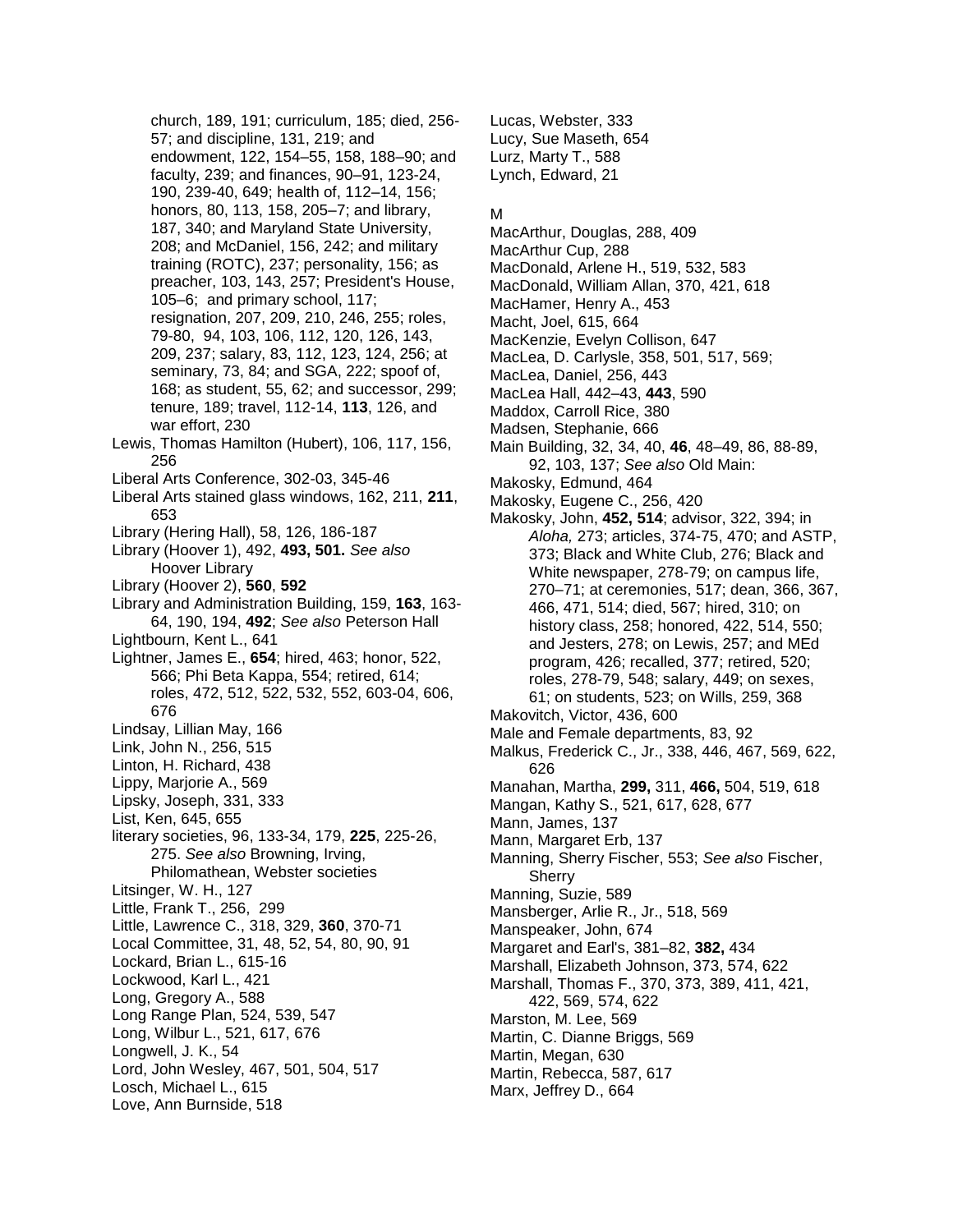Maryland Annual (MP) Conference, 2, 4, 12,-14, 21-23, 28, 49, 84, 90-91, 188-89. *See also* Methodist Protestant Church Maryland Association of Independent Colleges, 450 Maryland Independent College and University Association (MICUA), 450 Maryland Legislature, 40; support of college: 50, 90, 190, 239-40, 294, 297-98, 402, 500, 543 Maryland School for the Deaf, 473 Maryland, University of, 207-209 Master of Arts degree, 84, 186 Mather, T. W., Jr., 256, 453, 467 Mather, T. W., Sr., 204, 255 Mathews, Christine J., 618 Mathews, James K., 518, 569 Mathews, Marthiel, 592 Mathias, Alfred L., 518, 622 Mathias, F. Kale, 420, 456, 469, 569, 603, 622 Mathias, Mathew D., 641 Mathias, Robert K., 518, 604, 621 Matthews, Miriam Baynes, 315, 467, 517 Maxey, Rosemary M., 655 May, Betty Ely, 428 May Day, 285, 323, **323**, 327–28, 481, 532 May King and Queen, first, 285 May, Rickey, 551 Mayamona, Rafael, 474 Maynard, Paul F., 505 Mays, Annie Bryan, 484 Mazeroff, Paul, 666 McCole, Stephen D., 666 McComas, Harry C., 428 McCool, Ann K. Walls, 569 McCord, Mindy, 671 McCormick, William, Jr., 514, 515, 567 McDade, Joseph E., 479, 553 McDaniel, Ada Smith, 66, 120, 242 McDaniel Hall, **252,** 292, **319** McDaniel House, 120, **356**, 394 McDaniel Lounge, 591 McDaniel's restaurant, 595, 652 McDaniel, William Roberts, **53, 77, 157, 681;**  acting president, 155, 158, 209, 263; and *Aloha*, 129, 225; anniversaries, 242-243, 300–302; biography, 53, 66, 72-73, 120, 360-61; building name, 292; and club swinging, 80–82, **82,** 102, 103; college name, 681-82; degrees, 94, 204–5; died, 360-61; health, 229, 255, 260, 312; and Hering Hall, 88; hired, 72-73; honored, 157, 205, 242-43, 292, 300-302; interests, 80-82, **82**, 100, 102-03, 141, 224; lectures, 94, 125; portrait, **301**; and presidency, 210; resignation, 312; roles, 66, 88, 94, 114, 125, 127, 130-31, 146; salary, 83, 123, 124, 157,

190, 210; as faculty secretary, 103, 130–31; as student, 53, 59–60; and Sunday school, 127; and tenure, 158; trustee, 204; vice president, 156, 157; on J.T. Ward, 115 McDevitt, Margaret, 666 McIntyre, Homer C., Jr., 489 McIntyre, Kevin, 666 McKay, Gretchen K., 666 McKenzie, Zaida, 322 McKinney, Lisa H., 603 McKinstry Hall, 121 McKinstry, J. Edward, 282 McKinstry, Mamie, 163 McKinstry, Samuel, 13, 21 McKnight, Robert Gordon, 380 McNally, Christopher, 672 McTeer, C. Victor, 474–75, **475,** 488, 656 McVittie, Geraldine, 567 Mechanic, Clarisse, 655 Mechtly, Eugene, 435 Medina, Janet, 666 Meekins, Lynn R., 240, 242, 315 Melhorn, James I., 619, 621-22, **651**, 657-58, 676, **678**, 678-80 Meloche, Kyle, 642 Melvin, A. D., 187, 189 Memorial Hall, 446, 644, 655. *See also* Science Hall, Hill Hall Memorial Plaza, 644, 656 Men's Student Government, 385, 390–91. *See also* Student Government Association Menaker, Frank H., Jr., 621 Menendez, Joseph, 588 Mensah, Albert A., 587-88 Meredith, Lida Orem, 451 Meredith, Philip L., 658 Mergo, Peter, 380 Merrill, A. H., 95 Merrill trophy, 95 Methodist Church, The, and WMC Board, 359; patronage, 469, 544-45; support, 344-45, 402, 450, 500; *See also* Methodist Protestant Church *Methodist Protestant*, 7, 15 Methodist Protestant Church: and Buell, 4, 7; and college founding, 4, 6, 7, 28; history, 2-3; unification, 316; WMC charter, 22; patronage, 14, 25, 90; support, 12-13, 49, 91, 189, 212, 240, 296; *See also* Maryland Annual Conference; The Methodist Church Methodist Annual (MP) Conference, 2, 4, 12, 13, 14, 22-23, 28, 49, 84, 91, 188, 212 Meyer, Jasna, 615 Meyls, George A., Jr., 420, 512, 518, 569 Mezzanotte, Albert J., Jr., 622 Mian, Apollo, 615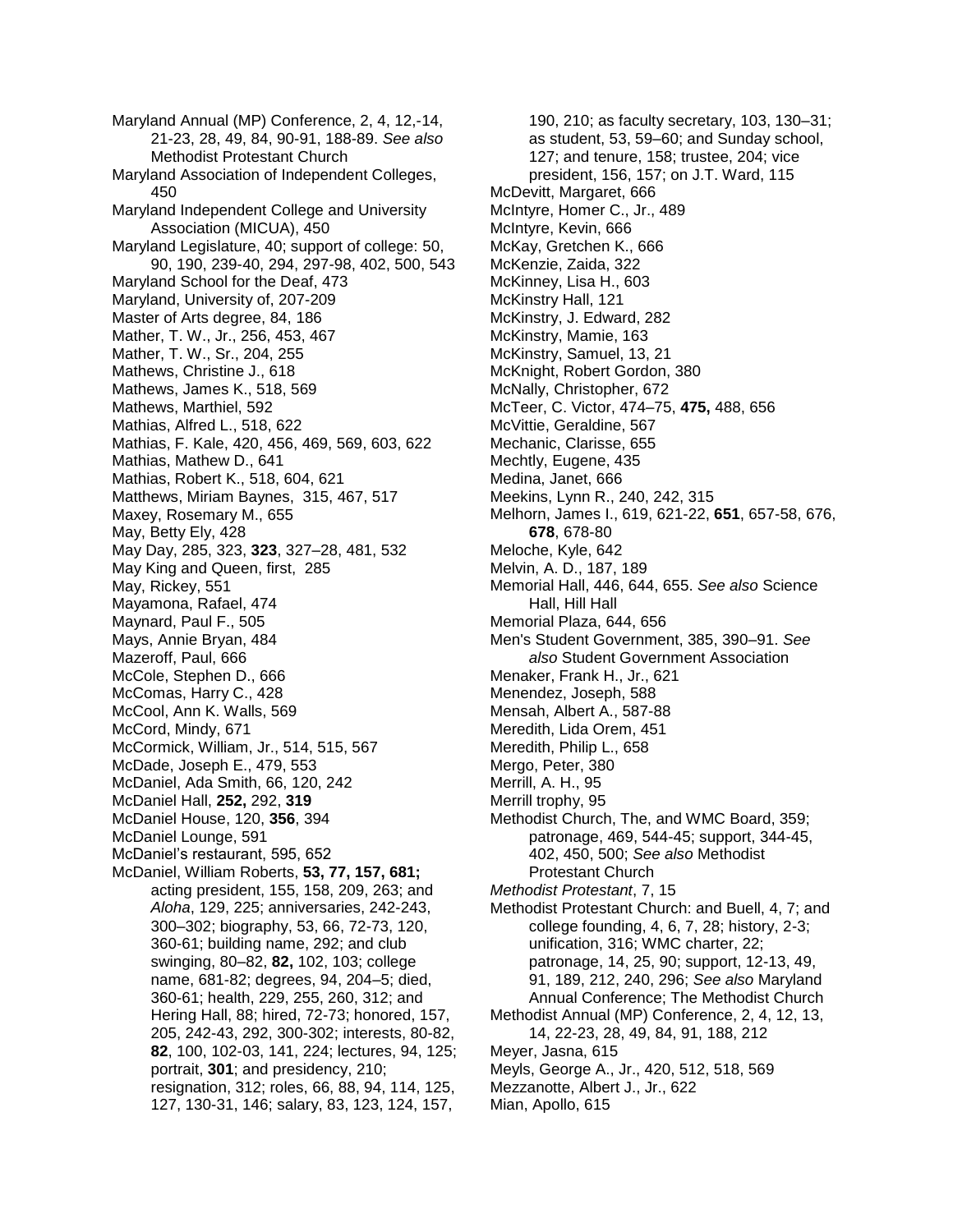Michael, Walter, 629 Mid-Century Convocation, 451 Mid-Winter Alumni Banquet, 300, 404 Miles, Joshua W., Jr., 222, **225**, 226, 420, 468, 469, 515, 517, 569 Miles, Joshua W., Sr., 256 Miles, Ruth (Huber), 385, **386** Military Ball, 281, 323, 374 Millard, Faith, 260 Miller, Charles R., 300, 404 Miller, Frederick M., 260, 311, 324 Miller, Gerard S., 437 Miller, Henry, 530 Miller, Mrs. Edwin, Errata, 293 Miller, Paul B., 615 Miller, Ronald R., 565 Miller, Sadie Kneller, 148, 233, 552 Miller, Steven, 615 Miller, William G., 463 Mills, G. Melvin, 621 Mills, J. Bibb, 242, 282 Mills, Joseph Stevens, 282 Milstein, Susan M., 565 Mingolelli, Jennie, 568, 619 Mitchell, Clarence M., Jr., 519, 569 Mitchell, Harry D., 233 Mitschler, Ralene R., 615 Mitten, Imogene L. (Ensor), 64, 336 Mitten, Mrs. Frank, 230 Molesworth, John, 586, 600 Molloy, Carole Templon, 640 Montanye, John B., 588 Montour House, 63 Moore, Carol Hoerichs, 628 Moore, Charles E., Jr., 621, 628 Moore, James B., 463 Moore, Kathleen, 325-26; *See also* Raver, Kathleen Moore Moore, R. Keith, 519 Morley, Felix Woodbridge, 435 Morrison, Randall L., 615, 617 Motard-Noar, Martine, 565 Mother Royer's, 230–31; *See also* Royer, Mother Mourer, Carrie, 315 Mowbray, C. Wray, 466, 515, 568 Moylan, Charles E. G., **225,** 226, 245, 300, 358, 451, 453, 467 Mudge, Evelyn L., 310, 370, 385, **386** Muller, Joyce D., 519, 681 Mund, Allan, 420, 466-67, **467**, 469, 491, 500, 512, 518 Murchison, Blanche, 124, 144-45, 254; *See also* Ward, Blanche M. Murphey, Erin E., 641 Murray, Grace, 370 Murray, J. J., 13

Murray, Joshua T., 85, 359 Murray, Thomas A., 359 Myers, George H., 179 Myers, Jonathan P., 518 Myers, Joseph C., 348 Myers, Paul H., 324 Myers, Philip, 224–26, 231, 234; memories: 219– 20, 226, 228, 229, 231, 232-33 Myers, Raymond C., 348 Myers, Robert, Jr., 437 Myers, Winter, 575

## N

Nagasaki Wesleyan Junior College, 572 name change, 529, 598-99, 637, 679-682 National Symphony Orchestra, 329, 501-02 National Trust historic registry, 538 Nativity Play, 351 Natunewicz, Henry, 421–22 Neal, Charles E., 521, 531 Neal, Derek, 550 Neal, Orville E. "Greasy", 287 Neikirk, H. David, 594, 653, 664 New Yorker cartoon (Arno), 392 Newcomb, Levin James, Jr., 380 Newell, M. Alexander, 94-95, 104 Newell trophy, 95 Newlin, Dika, 370, 388 Newson, Clara P., 18 Newson, J. M., 16, 18 Newson, Maggie J., 18 Newson, Mrs. J. M., 18 newspaper, 582. *See also Gold Bug, Phoenix; Scrimshaw* Nicholl, Frederick S., 569 Nicoll, Virginia Holland, 262 Nichols, Christianna E. (Leahy), 565, 567, 618 Nichols, James K., 51, 52, 54 Nolan, Charles E., 588 "normal" course (teacher training), 92, 94, 186, 266 Norman, Lucille Gishel, 423 Norment, Clarence F., Sr., 315 Norment, R. B., 58 Norment, Samuel, 144 Norris, Henry E., 64 Norris, Rhesa Scott, 5-6, 7, 13 Norris, Richard, 453 Norris, William A., 21 North Village, 669, 674, **674** Nuss, Eugene M., 421, 470 Nygren, Dohnea C., 166 Nygren, Edward J., 647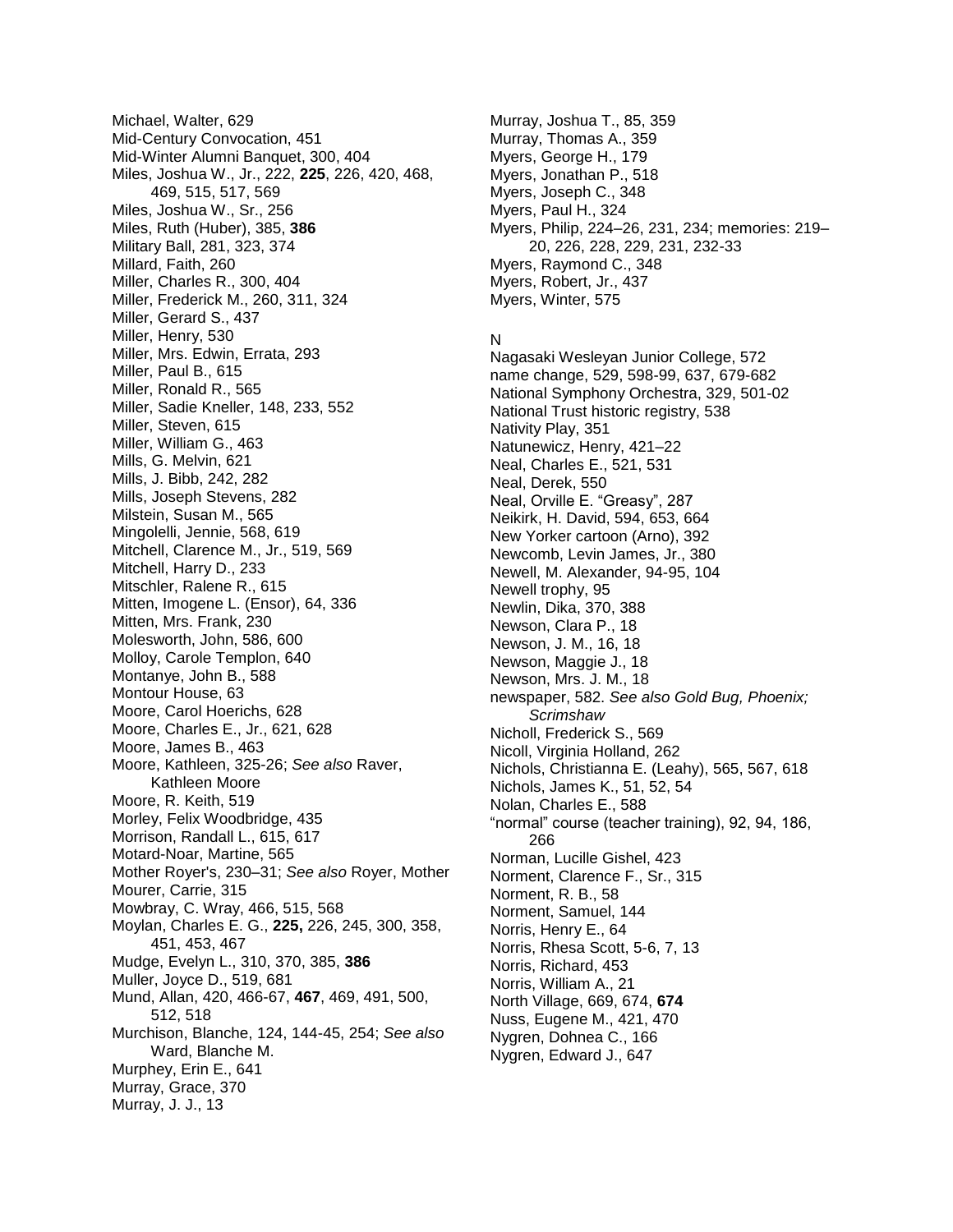O Ober, Alexander G., 464, 536, 587 O'Connell, Martha, 567 O'Connor, Caleb, 132-33, 205, 233, 242-43, 312, **440**, 441 O'Connor, Kimberly Andrews, 676 Odd Fellows Hall (later Opera House), 34, 131, 474 Ogg, William H., 24, 39, 51 Ohanian, Nairy, 583 Ohler, Helen, 262, 519, 567 "Old Common", 10 Old Main, **opposite 1**, 11, 15, 164, **247**, **319**, 397, 445, **446**, 446-47, 495; *See also* Main Building Old Main bell, 55, 446, 495, 644 Old Main cornerstone, 9-10, 644, **654** Oleair, Joseph, 380 Olewiler, Kitty L. (Kirsch), 388 Olfson, James O., 518 Olmsted Brothers (campus plan), 165, 211 Olsh, John, 332, 338 Olsh, John L., 565 Omicron Delta Epsilon, 472 Omicron Delta Kappa, 436, 486, 535 O'Neal, Cynthia (Keefer), 533 Operation HOPE, 541 Oratorical Association of Maryland Colleges, 138, 286 oratorical contests, 104, 138, 179; intercollegiate, 226 Orenstein, Howard B., 521, 664 organizations, 180. *See also* individual clubs orientation (freshmen), 268, 473 O'Rourk, Ann E., 375 Ortenzi, Anthony, 331, 335 Ortenzi, Carlo J., 440, 537 Orza, Julia L., 615 Orzolek-Kronner, Catherine, 666 Osborn, David, 321, 325, 336 Oswiecimka, Martin, 638 Otenasek, Anne Lindsey, 588 Ottinger, Paula J., 554 Owen, Ethel, 328 Owen, S. A., **225** Owings Hall, **46**, 114, 121, 160, 341 Owings, Lottie, 51, 83, 98, 114, 159 Oxnam, G. Bromley, 420, 442, 454, 467

# P

Pagonis, Vasilis, 565, 628 Palijczuk, Wasyl, 464, 480, 551, 575, **642,** 643 Palmer, Melvin Delmar, 464, 522, 532, 567, 570, 572, 600, 604-05, 614 Palmer, Nancy B., 464, 566, 629, 664 Panek, LeRoy L., 464, 522, 566-67

Paquin, Louise A., 565, 658 Parham, Carol S., 622 Parker, Eloise Ensor, 666–67; *See also* Ensor, Eloise; Ensor, Mrs. Lowell Parker, Marie, 260, 330, 462, 567 Parker, Linda (Dudley), 615, 617 Parker, Robert H., 667 Parlor Night, 61, 131, 169–70, **171**, 219–20, 222, 273 Patrick, Donald, 464 Patten, Richard Gladstone, 380 Paul, Alvin, 394 Payne, Eloise Chipman, 518, 569, 579, 603, 622 Peacher, Eric, 621 Pearson, Fannie Shellman, 146 Peck, Mahlon F., 370, 463 "Peculiar Advantage", 60, 92 Pedalino, Vincent J., 641, 672 Pen Mar Park, **135,** 136 Penn, Austin E., 467, 512, 517, 622 Pensions (faculty), 401 Peoples, Harrison B., 588 Perry, Cora Virginia, 311, 321-22, 326, **466**, 502, 504, 519-520, 618 Peters, Edward Alfred, 380 Peterson, Caryl Ensor, 621; *See also* Ensor, Caryl Peterson, Clementine L., 467, 518, 622, 643, 655 Peterson Hall, **643,** 643–44, 654; *See also* Library and Administration Building Peterson, Robert V., 374 Phi Alpha Mu, 276, 384, 485, 531 Phi Beta Kappa, 375, 528, 554, **554**, 577, 602-04, 668 Phi Delta Theta, 531, 582, 633; *See also* Pi Alpha Alpha Phi Kappa Sigma, 632-33 Phi Lambda Upsilon, 472 Phi Mu, 581, 633; *See also* Delta Sigma Kappa; JUG club Phi Sigma Sigma, 581, 633; *See also* Sigma Sigma Tau; WW club Phillips, Raymond C., Jr., 463, **482**, 602, 614 Philomathean Society, 95. *See also* literary societies *Phoenix,* 572. *See also* newspaper; *Scrimshaw; Gold Bug* Physical Education Learning Center, 173, 589–90, **590,** 604. *See also* Gill Physical Education Learning Center Pi Alpha Alpha, 270-71, 276-77, 384, 427, 485, 531, 633. *See also* Black and White Club; Phi Delta Theta Pi Gamma Mu, 472 Pichardo, Angel, 588 Pietroforte, Lou, 394 Pincura, Ludwig, 331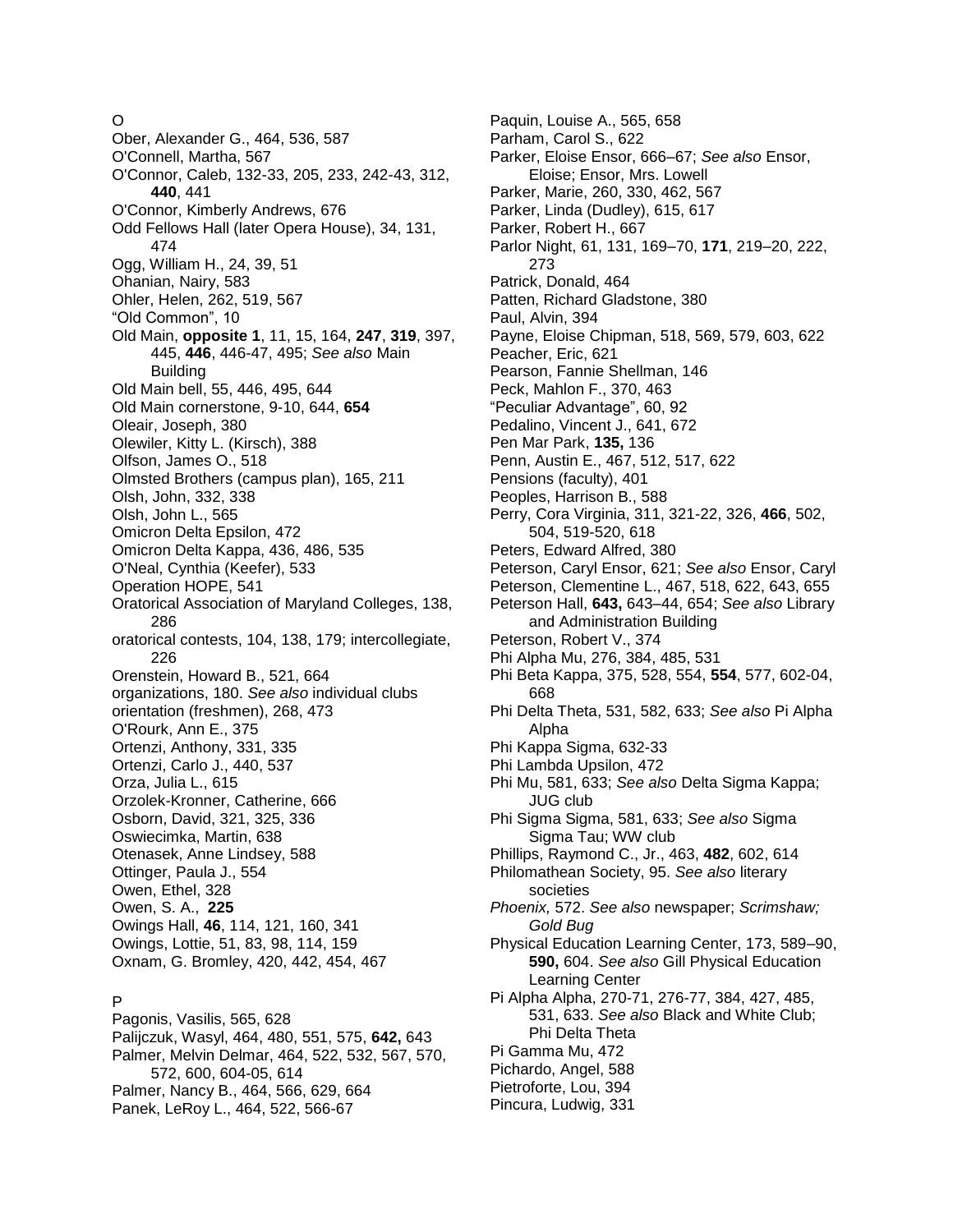Pipe Creek circuit, 5 Pival, Elizabeth A., 618 Pleyvak, John, 640 Plummer, Jason E., 576 Pollitt, L. Irving, 204, 241, 242, 404, 420 pompon squad, **479** Pontecorvo, Thomas, 331 Pool, Kenneth W., 615, 619 Pope, Loren, 630, 677, **678** Popham, Bryson, 548 portraits, 78, 192, 207, 300, 347, 362, 368, 369, 468 Potts, William Fleming, 380 Powder Puffs, 278 Powell, Margaret, 551 Preachers, 531, 581; See also *Delta Pi Alpha* Preparatory Department, 89 preparatory school, 19, 56, 114, 130, 187, 190, 234, 295; *See also* Levine Hall President's House, 88, 105, **106**, 395, 538 Press, Art, 393, 438 Preston, Bruce, 621 Preston, Carol Armacost, 519–20, 568; *See also* Carter, Carol Armacost Preston, Wilbur D., Jr., 467, 512, 514, 569; board chair, 515, 544, 549, 552; at ceremonies, 603, 605; emeritus, 621; baseball field name, 648; roles, 469, 563 Price, Cordelia (Turk), 385 Price, Miss, 62 Price, Ralph B., 421, 465, 466, 469, **482**, 520, 615 Prickett, Hugh T., Jr., 521, 522, 566, 576, 614 primary school, 92, **118.** *See also* Levine Hall Prizes and awards, 181, 230, 282, 435 Psi Chi, 528 Pugh, Richard A., Jr., 421, 437-38 "pumpkin papers", 439-440 Pusey, E. M., **225** Pusey, James F., 488

### Q

Quality Inn, 593, 594 Quinn, Carol J., 521, 614 Quinn, David Long, 380

### R

Rabush, Donald R., 521, 566, 597, 614, 617 Ranck, James B., 258–59, 282 Ranks, faculty, 263 Ransom, Lewis F., 420, 569 Raver, Kathleen Moore, 325-26, 367; *See also* Moore, Kathleen Raver, Milson C., 310, 367 Reed, Jennie (Zimmerman), 18 Reed, R. Patrick, 565

Reed, Sam, 438, 616 Rees, Daniel K., 521 Reese, Agnes, 156 Reese, Daniel Evans, 41 Reese, David, 21 Reese, J. F., 288 Reese, James W., **37, 77**; and *Aloha,* 128, 129; biography, 38; and commencement, 142, 144, 145; cornerstones, 9–10, 120; died, 203; faculty, 31, 38, 158; on Greek, 92; honored, 51,191–93; lectures, 57, 94, 126; as speaker, 146; and oratorical association, 138; portrait, 192, **193;** retired, 203; roles, 80, 96, 112, 138, 146, 195, 240; salary, 83, 123, 190; and tenure, 158 Reese, Paul, Addenda, 216 Reese, Mrs. Tamsey A., 49, 122 Regis, Pamela L., 565, 625 Rehm, Diane, 621 Reichelt, Mary Ann, 666 Reiff, Henry B., 565 Reifsnider, Jesse, 7 Reifsnider, John L., 21 Reifsnider properties, 110, 137, 292, **293**, 495, **495**; *See also* Carroll Hall, College Inn; Terrace Hill; Harrison House Reinecker, David A., 515 Reisler, Edward, 94 Reisler, Leila M., 144 Reitenbach, Keith, 640 Rennie, Lynda L., 588 Repp, John S., 13 Resnick, Alleck A., 518, 621 Revelle, William Roger, 144 Rhodes, William Washington, III, 336 Rice, Byron E., 383, 431, 477, 519 Rice, Esther Prangley, 644 Rice Gallery, **643,** 644, 655 Rice, M. Lee, 518, 568, 594, 622, 653, 655, 656, 664 Rich, Herbert L., 283 Richmond, Clara Lewis, 209; *See also* Lewis, Clara Richmond, Leon H., 209, 220, 221-22, 229, 230, 237–38 Richter, Gerald E., 633 Richwine, Eleanor N., 521, 614, 648 Richwine, Keith N., 463, 465, 469, 552, 566, 570, 614, 615, 648 Ridenour, James F., 515, 568, 598 Ridington, Edith Farr, 520, 554, 555, 615, 628 Ridington, Robin, 629 Ridington, William Robbins, 310, **360**, 361, 470, 520, 615, 628 Rigell, Joseph S., 567 Riggin, E. Cranston, 358, 517, 518, 569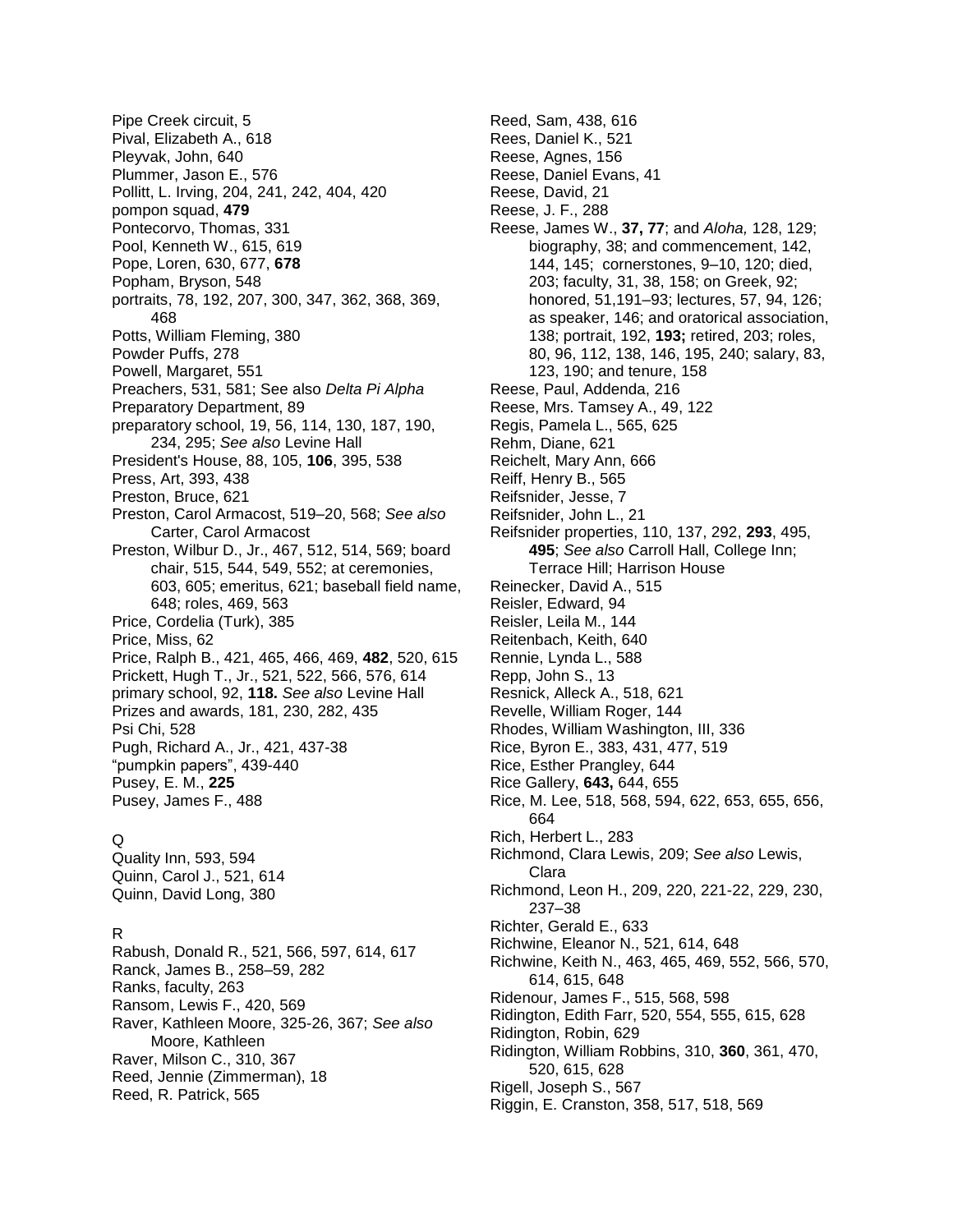Riley, Idamae, 322 Rimbach, Mathilde, 224 Rinehart, Grace Lee, 117 Rinehart, Olivia, 103, 117 Rinehart, Thomas F., 83, 94, 100, 102, 103, 116, 156 ring, college, 286 Rivers, Georgina, 463; *See* Sabat-Guernica, **Georgina** Roback, Holly A., 656 Robb, Addie Belle, 310, 321, 370, 385 Roberts, Alwin, 230 Roberts, W. P., 300 Robey, Cynthia L., 588 Robey, Frank C., Jr., 518 Robinson Garden, **346,** 346–47 Robinson, James E., 466, 486 Robinson, Margaret Minerva, 159, 202, 261-62, **346,** 346–47 Robinson, Matthew, 587, 640 Roland, Pamela, 568 Roop, John, 21 Roop, John D., 426 Rose Cup, **247**, 285, 533 "Rose Hill", 6 Rosenzweig, Harry L., 521 Roser, James L. D., 569 ROTC, 215, 237, 238, **269**, 324, 435, 470, 485, 625–26 Rouzer, Carol, 565, 614, 617 Rouzer, E. McClure, 420, 494, 517, 569, 597 Rouzer Hall, **476**, 494, 591 Rovecamp, Dorothy (Edwards), 385 Rowley, Chris, 576 Rowley, Sharon, 588 Royer, Isabel, 465, 520, **520**, 549; *See also* Thompson, Isabel; Isanogle, Isabel T. Royer, Margaret, 274 Royer, Mother, 224, 274; *See also* Mother Royer's Royer, Nellie, 274 Royer, Philip, 310, **328,** 329, 388, 389, 463 Royer, R. Christine, 621 Rudrow, William, 465 "Rule 11", 159, 172 Rules of Deportment, 32–34, 35, 82-83, 159, 165- 66, 172 Russell, Olive Ruth, 370, 462, 521 Ryan, Linda M., 569 Ryder, Harry, 202

## S

Sabat-Guernica, Georgina (Rivers), 463 Sabbatical leaves, 401 Sadie Hawkins Day, 377, 379, **379** Sadler, Percy Lee, **360** Sadusky, Alfred H., 537, **537**

Salaries (faculty/administrative), 39, 54, 83, 123- 24, 190, 297, 342-43, 400-01, 448-49, 497- 98, 542-43, 597, 650-51 Sampaix, Leon, 116, 147 Sanderson, Charles W., 171 Sapora, Carol B., 566 Sapora, Robert W., 521 Sapp, Lindsay, 232 Sauerbrey, Ellen Richmond, 626 Sayre, Philip R., 568, 583, 633 Schaefer, Claude, 593 Schaefer, Ken, 589 Schaefer, Robert W., 518, 563 Schaeffer, Carl, **360, 424**; died, 521; engineer, 338, 396; hired, 202; in play, 389; retired, 423; roles, 260, 262, 263, 312; treasurer, 361, 448 Schaeffer, Caroline Benson, 643 Schaeffer, Franklin H., 82 Schaeffer, Philip B., Errata, 423, **424**, 465, 515, 568 Schedule of Recitations, **93** Schempp, Edwin, **360**, 369–70 Schlossberg, Simeon K., 615 Schmall, Mary Lee Younger, 463 Schmoke, Kurt L., 569, 666 Schofield, Corinne (Lescallette), 264 Schofield, Samuel Biggs, **265, 360**; archivist, 504; biography, 260-61, 264; and curriculum, 316; dean, 263, 311, 465; died, 567; hired, 202; honored, 370, 503, 553; and Jesters, 278; retired, 463; roles, 262-63, 278, 312, 348, 411, 504; on standards, 270; on wartime, 236 School of Education, 267, 366 School of Religious Education, 318, 370 Schools, Charles H., 518 Schott, Emma, 172 Schroyer, Montgomery, 371 Schulte, Linda Sullivan, 474 Schwaab, Eric C., 588 Science Center, **612**, 648, 657, **673**. *See also* Eaton Hall Science Hall, 294, **294, 431, 477**, 655. *See also* Memorial Hall; Hill Hall Scott, Carolyn Seaman, 621, **654** Scott, Henrietta P., 423, 484 Scott, Lynburg R., **475**, 585–86 Scott, Susan C., 666 Scott, William C., 467 *Scrimshaw,* 533; *See also Phoenix; Gold Bug;* newspaper Seabron, Charles, 474 Seal (College), 31 Seaman, Richard, 616, 619 Seibert, David, 587, 640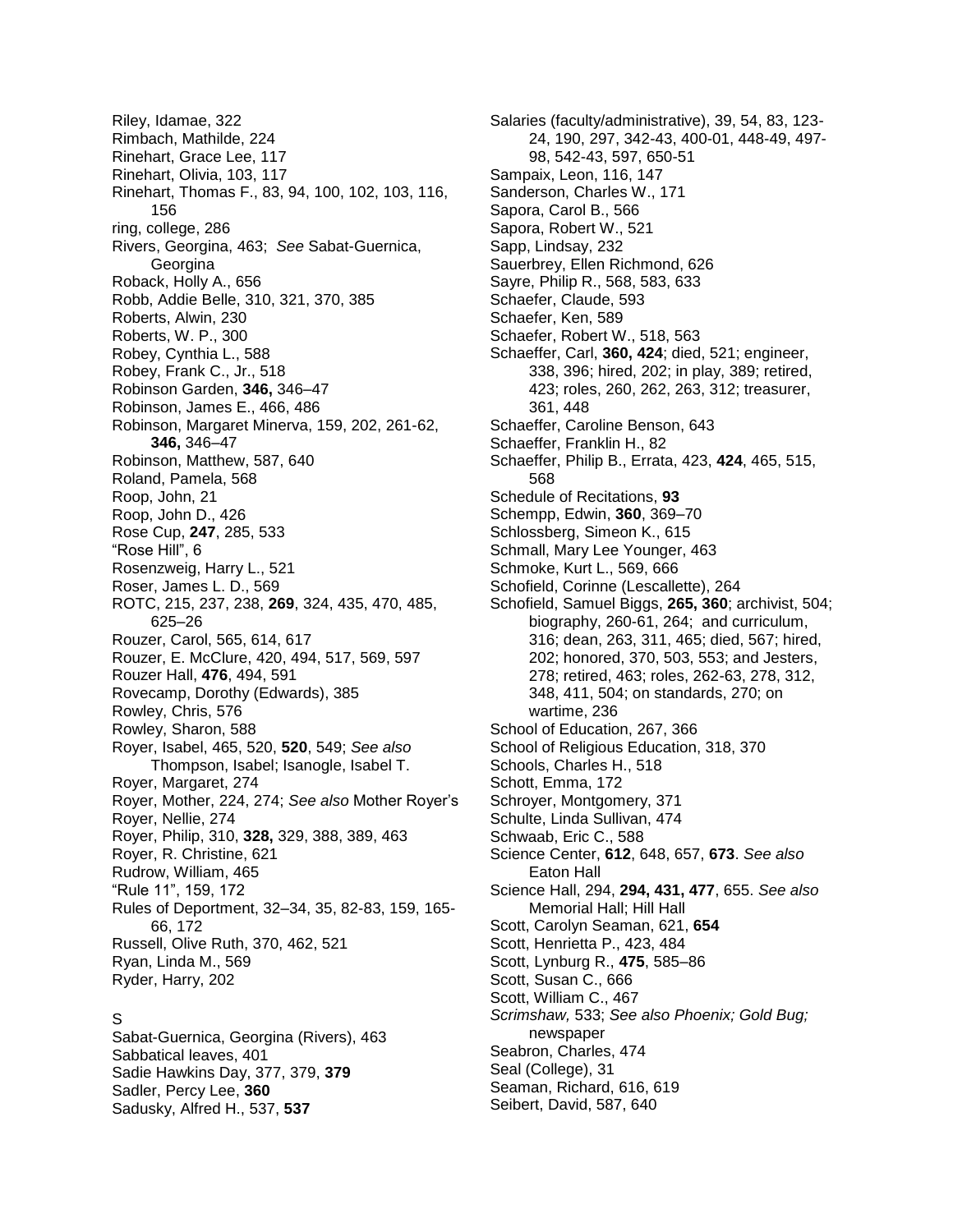Seidel, Ethan A. , 464, 563, 568, 597, 616, 619 Seimonn, Mabel Garrison, 452; *See also* Garrison, Mabel Selecky, Thomas B., 641 Seligman, David B., 618 Sellman, Donna DuVall, 568, 603, 618, **654**; *See also* DuVall, Donna Sexsmith, Edgar A., 420 Shaeffer, George, 21 Shaffer, Barbara Cain, 618 Sharkey, Steven D., 676 Shepherd, William "Bill", 332, 333, **333**, 334, 537, **537** (son) Shevock, Elizabeth (Scott-Keigler), 568, 618 Shilling, J. Randolph, 453 Shilling, Joseph L., 525 Shilling, R. Edward, 561 Shin, Jean, 615 Shipley, Azalea (Myers), 231 Shipley, M. Louise, 310, 520, 615 Shipley, Richard L., 256, 358 Shockley, Ginna Wilson, 275 Shoemaker, Mary Rohrer, 465, 519, 618 Shook, H. Kenneth, 423, 475, 519, 550 Shriver, Mollie, 230 Shroyer, Kenneth, 282, 284, 287 Shroyer, Montgomery, Addenda, 371 Shunk, Margaret, 466 Siegenthaler, Elisabeth, 563 Siemonn, George, 244 Sigma Phi Epsilon, 581 Sigma Sigma Tau, 276-77, 327, 427, 531, 581. *See also* WW Club; Phi Sigma Sigma Sigma Xi, 522 Silberstein, Rosalie, 312, 322 Simkins, Elizabeth, 370, 463, 501, 615 Simmons, Miss, 62 Simms, John H., 519, 570 Simpson, Iona Jewell, 116 Simpson, Shadrack, 74, 76-77, **77**, 83, 94, **116**, 123, 126 Simpson, William H., 388, 435 Singer, D. Sue, 565 Singer, Sue, 625 Singleton property, 592-593 Sisco, Dennis G., 622 Sisk, Ronald, 466, 488 Slacum, Beverly (Agnoli), 385 Slade, Jonathan, 585, 595 Sleeper, Joy (Winfrey), 421 Smith, Ada (McDaniel), 66, 120, 242 Smith, Beverly Ann, 481 Smith, Clara (Billingslea), 61, 117 Smith, Daisy W., 310, 462, 567 Smith, Dennis, 55 Smith, Donald, 550

Smith, Esther: **428**; absence, 388–89; Christmas pageant, 429; died, 615; director, 350, 404; hired, 261; honored, 552; on N. Lease, 317; and stage lights, 317–18; and College Players, 278; and productions, 388; and Trumpeters, 385; retired, 463 Smith, Evelyn (Hering Winfrey), 421*; See also*  Hering, Evelyn; Winfrey, Evelyn S. Smith Hall, 86-88, **88, 100**, 103-04, 118, 121, 135, 163, **319**, 445 118, 121, 163, 445 Smith, Harry O., 277, 289 Smith, Herbert C., 521 Smith House, 595 Smith, James M., 618 Smith, John, **9**; biography, 8; died, 112; donor, 122; and college founding, 7–9, 13, 21; loans, 49, 91; and Reese, 38; and college seal, 31; and Smith Hall, 88; and son Dennis, 55 Smith, Joseph W., 66, 112, 120, Smith, Joshua, 21 Smith, Katharine M., 82, 136 Smith, Lillian, 388–89 Smith, Margaret Ann (Cassell), 385 Smith, Paul, 550 Smith, Rebecca Groves, 518, 569 Smith, Richard H., Jr., 521, 566, 600, 617, 658 Smith, Sara E., 224, 260, 463, 521 Smith, Sarah, 413 Smith, Sarah E. Corkran, 262, 275 Smith, Terry, 529 Smith, William E., 655 Smothers, Joseph D., 474, **475,** 569 Snader, Margaret Julia, 261, 321, 401, 462, 463 Snodgrass, James, 388, 428 *Snow White*, 345 Snyder, Dolores J. , 518, 563, 594, 622, 657, 676 soccer team (men), 286-287, 289, 330, 393, 438, 488, 536, 587, 640 soccer team (women), 330, 671 softball team, 587, 640, 671 Solomon, Jerry, 504 Somogyi, Ferenc, 621, 624 Sophomore Cane, 99–100 sororities, 276-77, 327, 427, 485, 531, 581, 631- 33 SOS/HINGE, 627 Spangler, Marjorie Little, 466 Spangler, Oliver K., 310, 329, 388, 427, 480, 504, 520, 532, **533**, 567 Sparrow, Edward, 394 Spear, Joseph, 577 Speir, Hugh Barnette, Jr., 260, 330, 350, 380 Spicer, Clyde, 259, 319, **361**, 389, 429, 463, 567 Sports Hall of Fame, 537, **537** Sprague, Chandler, 176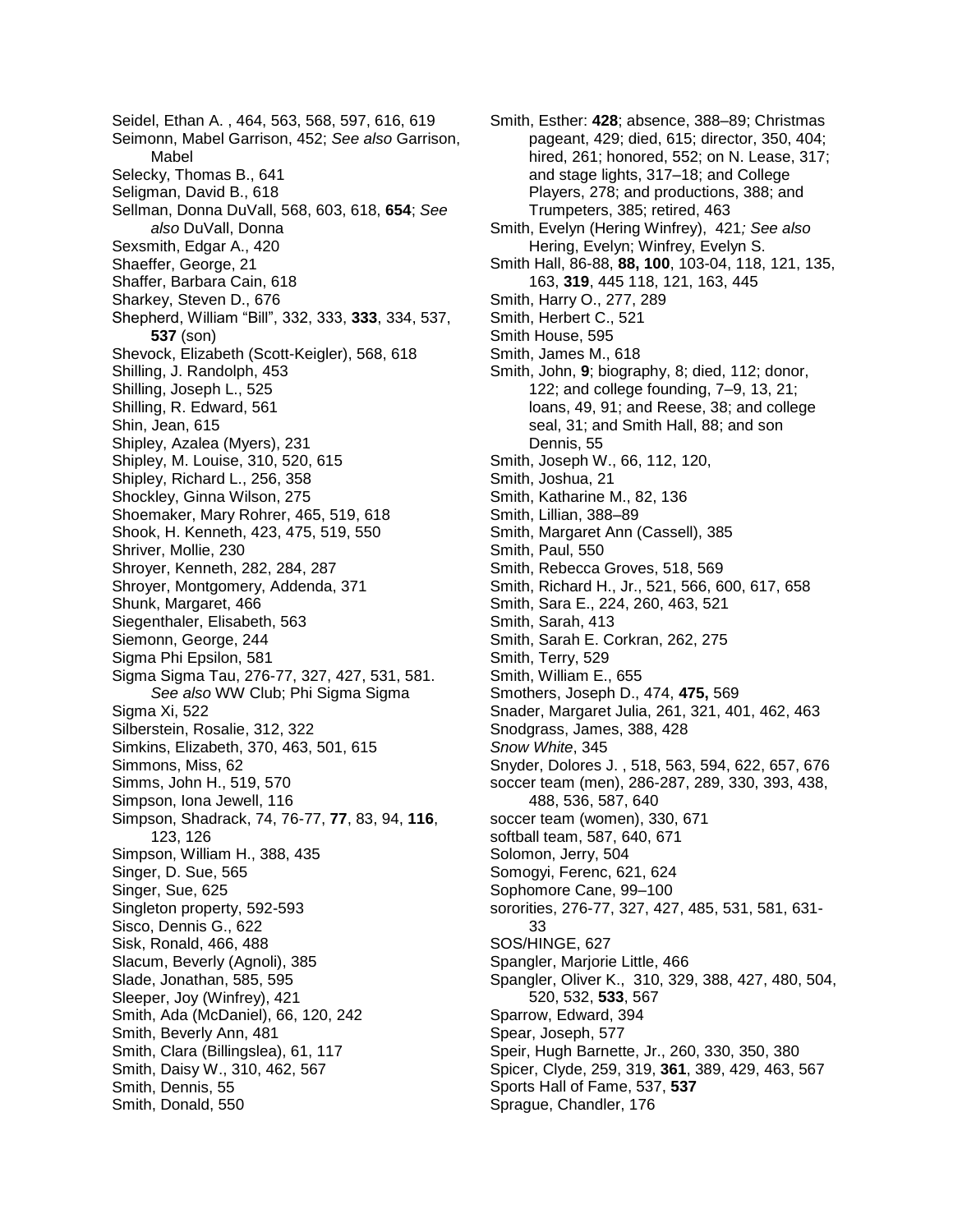Sprague, Dale, 586, 639 Spring Carnival, 532 St. Nicholas Society, 95. *See also* literary societies Stahley, Neil, 330, 335 Stained glass windows, 162, **211**, 653 Starkey, Jesse L., 525 Starr, W. H., 126 State support for college: *See* Maryland Legislature Steckell, Andrew, 638 Stephens, Herbert Taylor, 258, 262 Stephens, James C., 489 Stevens, H. Ray, 464, 465, 554, 574, 614, 616 Stevens, Sandi L., 588 Stewart, Charles A., 467, 518, 569 Stone, Harvey A., 311, 337 Stone, Randall Otho, 282 Stoner, Helen (Dettbarn), 385, **386** Stoner, M. Virginia, 367 Stoner, Patti Ann, 533 Stout, David M., 621, 666 Stover, Fannie Grove, 202, 233, 262, 275, 292, 310, 326 Stover, G. Franklin, 366–67, 387 Stover, Leon, 577 Straughn, J. Lloyd, 370, 389, 420, **439**, 520 Straughn, James Henry, 204, 256, 316, 348, 349, 359, 411-412, **412**, 454, 517 Student Alumni Council, 671 Student Army Training Corps, 236–37, 239 Student Enrollment Campaign, 228–29 Student Government Association, 221–23, 385, 390-91, 469, 482, 671 Student Life Council, 434, 456, 583 Student Opportunity Service, 486, **487,** 627 Sturdivant, Harwell P., 370, 422, 432, 464, 466, 470, 520, **520**, 615 Sullivan, Charles W., 548 summer school, 318, 599 Summers Observatory, 493 Summers, Rembrandt Dewees, 370, 411, 463, 493 Sunday school, 127, 166 Swank, Thaddeus W., 518, 569 Swanson, Jennifer Flynn, 640 Swanson, Scott, 640, 671 Sweeney, Brett, 672 Sweeney, Kourtnay, 654 swimming team, 537, 587, 640 Szilagyi, Ervin L., 421, 463, 664 T

Tagg, Edna, 127 Tait, Ronald K., 464, 614 TARGET, 597 Tau Kappa Alpha, 322

Tawes, Margaret L., 622 Taylor, Caroline Wantz, 329, 519, 622 *Ten Nights in a Bar Room,* 96, 328, 534 Tennis Club, 82, **140**, 141 tennis team, 141, 226, 330-31, 394, 438, 488-89, 536, 640 tenure, 401-402 Tereshinski, Mary Ruth, 518 Terrace Hill, 292, **293**; *See also* Carroll Hall, College Inn Terror mascot, 284, **439, 478,** 638**, 638,**  Terror(s), 638; *See also* football team; Green Terror Thanksgiving celebration, 37, 97, 134, 166, 169, 179 Theatre on the Hill, 600–601, **601,** 651–52 theological course, 20 Thomas, G. Frank, 194, 420, 467 Thomas, George, 658 Thomas, Linda, 530 Thomas, Lloyd B., 518, 589, 594, 621 Thomas, Mrs. Charles F., 88; *See also* Baker, Sarah Thomas, W. Frank, 288 Thomas, William F., 536, 587 Thomas, William J., 72–73 Thompson, Ernest, 601–602, **602** Thompson Infirmary, 397–98, **398,** 447 Thompson, Isabel (Isanogle Royer), 369, 370, 385; See also Royer, Isabel; Isanogle, Isabel Thompson, Mrs. W. J., 397 Thompson, Theron B., 463, 520-21, 601 Thompson, William J., 256, 358, 397 Tillman, H. Richards, 285 Tillman, Katherine R., 285, 645, 655 Tillman Organ, 645, **645** Tipton, William D., 380 Titlow, Richard, 428 Todd, Roselda F., 260, 310, 462 Torpy, John J., 641 Toth, Tamas, 623 Towle, Elizabeth S., 667 Tracey, Marcella Grace, 180 track and field team, 141, 173, 175, 332, 536, 587, 640, 671-72 track team, **174** Trader, John A., 420, 515 Trainor, John K., 488 Tribby, William, 421, 427, 520, 522, 532, 548, 550, 552, 622 Troy, Corinne (Schofield), 238, 261, 264, 292 Trumpeters, 385, 481, 535, 637 Tucker, Charles, 667 Tullai, Martin "Mitch", 436, 600 Turner, J. Samuel, 300 Turnley, Mary (Gipe), 385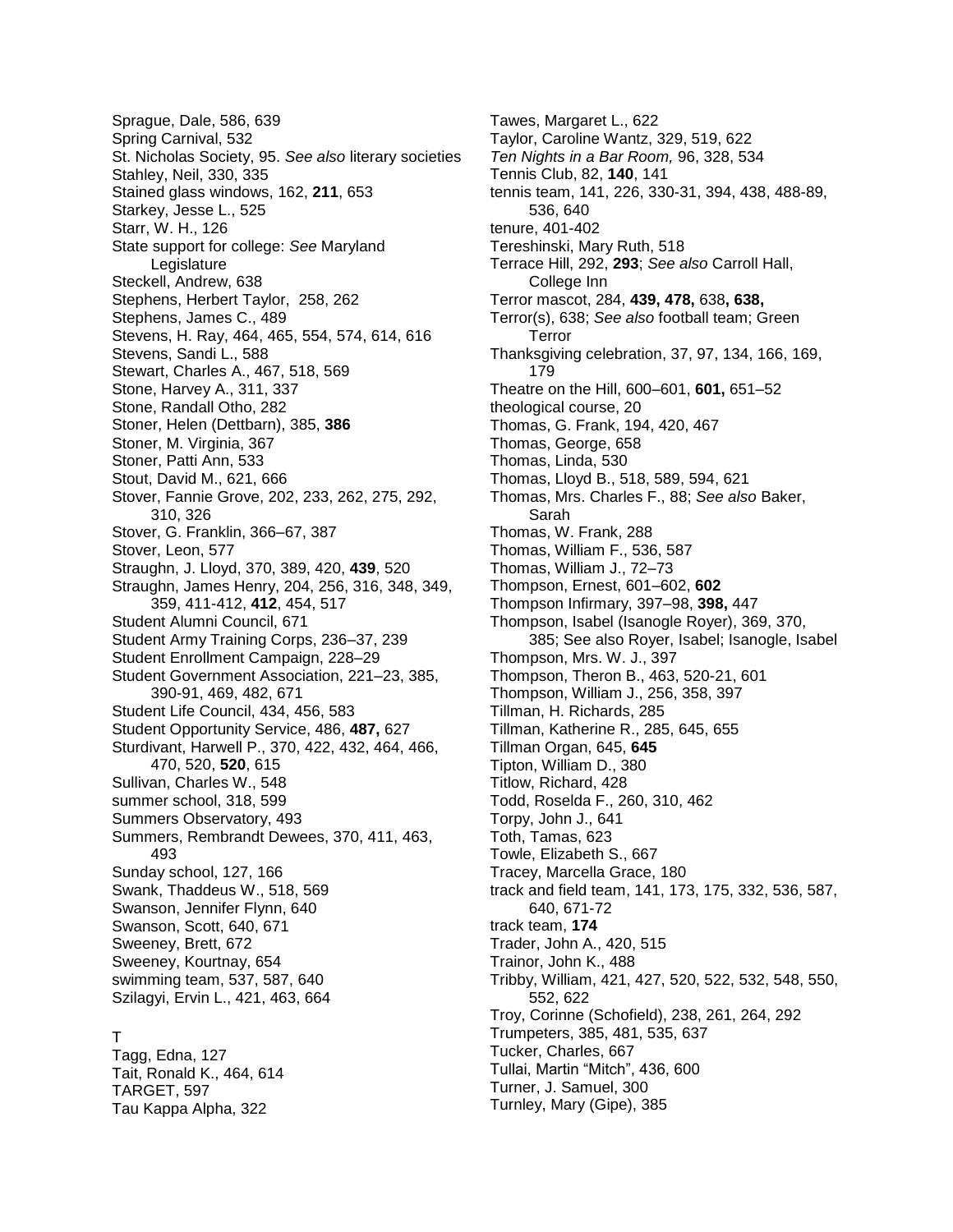Twigg, Carl C. "Molly", 176, 226-27, 227, 288, 331, 337, 537 Twigg, Lester Alvin, 226 Twigg, Mrs. Carl, **537** Typhoid fever, 37, 72

#### U

Uhrig, Philip E., 367, 393, 438, 449, **466**, 519-20 Understage (Alumni Hall), 162 Unger, William Byers, 451 University of Maryland (affiliation), 207-209 Unseld, Constance M., 622 Urquhart, R. Peter, 518, 621

#### V

Vagi, Tamas, 623 Valdez, Norberto, 615 Varga, George, 438, 488, 569, 623, 676 Veale, Nina Venables, 423, 440 Veasey, Mary Hamilton, 207, 215 Veasey, Miriam Lewis, 256, 315, 359, 360, 404 Vernon, McCay, 464, 473, 522, 566, 607, 614 Vetville, **396,** 396–97, 427 Virts, Marcia T., 666 Vitek, Brantley P., 569 volleyball tem, 489, 536-37, 587, 640, 671 Von Tobel, Carl H., 641 Voss, Nancy Caskey, 569

### W

Waesche, Frederick S., 300 Wahlen, Walter L., 568, 619 Wahmann, C. Harry, 519 Waldorf, Robert J., 421, 423, 437, 466 Walker, J. B., 39, 90 Wantz, Carrie Rinehart, 230 Wantz, J. Pearre, 256, 348, 411, 420 Wappler, Margaret, 422 Ward, Albert Norman, **255, 313**; and academic program, 263, 265–66, 266, 316; and accreditation, 268; American University, 256; anniversaries, 303, 347; biography, 254-55; campus plan, 291, **292**; on church support, 344-45; and dancing, 322; died, 311-12; and discipline, 281; and education program, 266; and enrollment, 229; and finances, 212, 278, 291, 295-98; and Harlow 287; health, 263; honored, 224, 255, 312; inauguration, 298- 99; on Lewis, 257; on McDaniel, 292; portrait, 313; presidency, 210, 257; proposals, 298; religious school, 318; and salaries, 263–64; salary, 343; and small liberal arts colleges, 263, 302-03, 345-46; as student, 144-45; and students, 221, 272, 274, 279, 281, 322; as vice president, 207

Ward, Albert Norman, Jr., 338, 347 Ward, Albert Norman, Hall, 338, **341**, 342, 350- 51, **381**, 590 Ward, Barbara A., 676 Ward, Blanche Murchison, 315, 347 Ward, Blanche Ward, Hall, 338-39, **339**, 347, 591 Ward, Catherine Ann Light, 5 Ward, George W., 114, 115, 123, 126, 138, 158, 167 Ward Hall I, 84-86, **87**, 119 Ward Hall II, **119**, **162**, **174**, **180,** 338, 445 Ward Memorial Arch, **110, 180, 308**, 340-41, 538 Ward, James Thomas, **4, 17, 78**: *Aloha*, 128; on baseball, 101; and Buell's academy, 5, 11; buildings, 84–86; on church, 28, 49, 79; and college founding, 5–9, 11–16, 21, 28; at college founding, 5-10; on college progress, 41; and commencement, 144; diaries, 359- 60; died, 114-15; early life, 4-5, 17; emeritus, 115; as faculty, 17, 39; and fund-raising, 21, 24, 38–39; and granddaughter, 95; honored, 52, 79-80; and library, 6, 58, 59, 126; portrait, **78**; principal and president, 24, 34; as preacher, 8, 142; as president, 52, 53, 63–64; resignation of, 77–79, 106; roles, 7, 8, 80, 96, 112; and salaries, 54; at seminary, 79; on S. Simpson, 77; on John Smith, 112; trustee president, 112; on U.S. Centennial, 65–66; and Zimmerman, 74–75 Ward, John Thomas, 451 Ward, Mary Miranda (Lewis), 5, 34, 63, 64, **64**, 65; *See also* Lewis, Mary Ward Ward, Minnie Marsden, 261, **360**, 462, 521 Warfield, Edwin A., 157,158, 190, 202, 225, 229, 241, 258 Warfield, William Edwin, 380 Waring, Catherine Ann (Barnes), 385, **386** Warner, C. Gardner, 404 Warren, Frederick, 260, 282 Warren, Ruth, 260, 282 Wartime Information Security Program (WISP), 546 Wathen, George Frederick, 380 Watson, H. G., 82, 123 Watson, Herbert, 529, 585 Watts, Rowland, 116, 123, 158 Watts, Ruth Beth, 389 Weber, Robert J., 464, 522, 614 Webster, Augustus, 20, 56, 73 Webster, George, 21 Webster Society, 51, 60, 64, 97, 98. *See also* literary societies; oratorical contests Weigand, Joseph, 62 Weinblatt, Michael E., 621

Weinfeld, Samuel L. "Tim", 521-22, 550, 600, 602, 614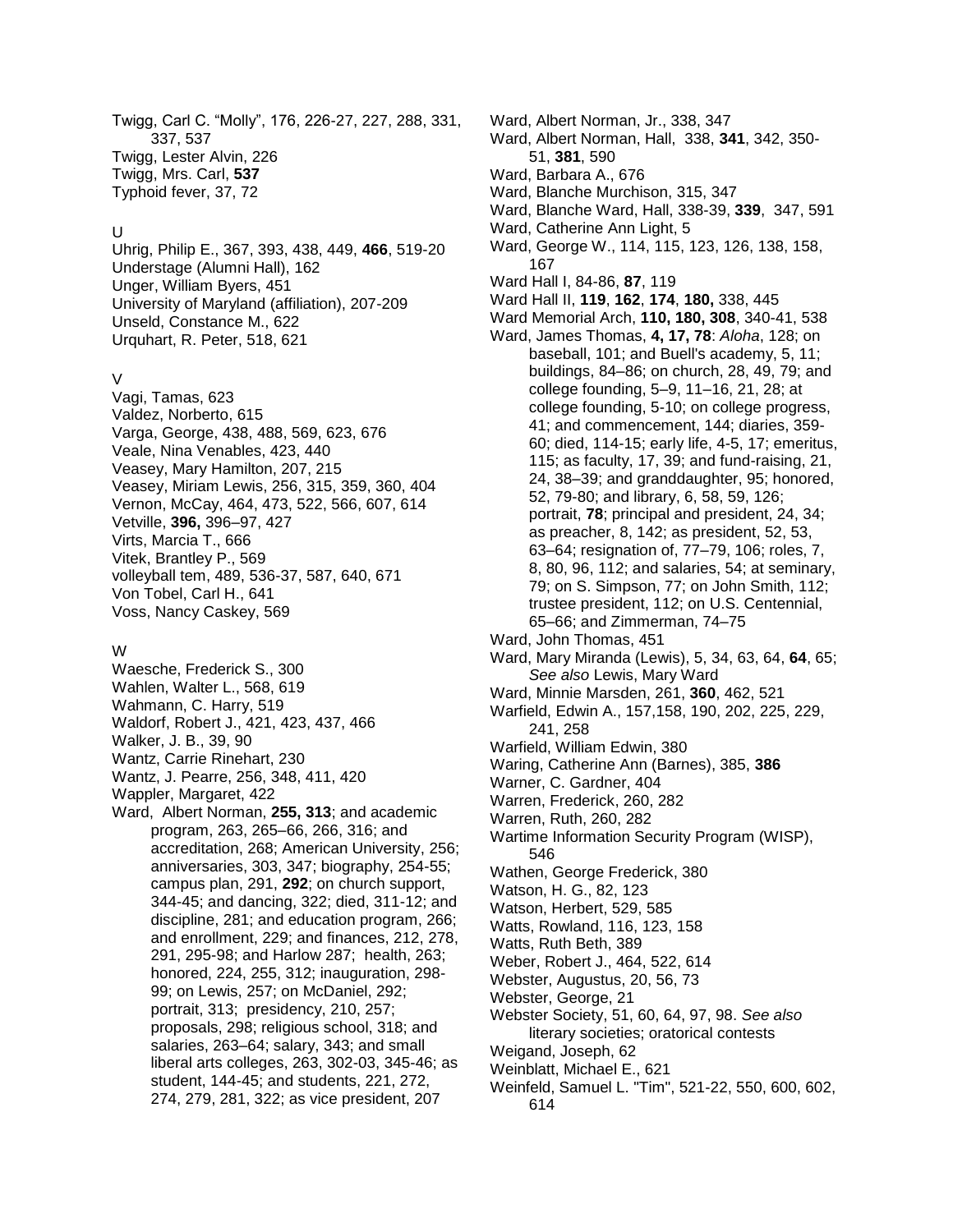Weingrad, Gerald, 577 Weinstock, Nathan, 453 Weitzel, Nancy, 576 Welch, J. W., 230 Welliver, Daniel I., 618 Welliver, Lester A., 398–99, 442 Wenner, C. Malcolm, Jr., 575 Wenner, Evelyn, 310, 385, 432, 463, 567, 575; *See also* Wingate, Evelyn Wenner-Wingate Lecture series, 595 Werntz, Louise Walters, 347 West Virginia Cottage, 315, 318, 395, 538 Western Maryland caboose, 589 "Western Maryland College", 9 Western Maryland Railroad, Addenda, 8, 9 Westervelt, William J., Jr., 666 Westminster Male and Female School, 3 Westminster Savings Institution, 91 Westminster Seminary, 4 Westminster Theological Seminary, 4, 56-7, 84, **85, 215**, 216-17, 442 Westminster, Maryland, 40 Weybright, Victor, 519, 534 Weyer, J. Jeffrey, 588 Weyers, Joan R., 463, 614 Whaley, John Byrd, 114, 123 Wheatley, Cheryl Lynne, 607 Whiteford Hall, 494, **494** Whiteford, Joseph S., 181, 388, 444, 455 Whiteford, Roger Jay, 181, 298, 315, 451, 455, 467, 494 Whitehurst, Milton, 175, 176 Whiteside, Sarah L., 63 Whitfield, Theodore Marshall, **360**; died, 615-16; hired, 258, 259; and Phi Beta Kappa, 375; and protest, 482–83; recalled, 320, 321, 432; retired, 520; roles, 348, 375, 504 Widdowson, James, 158, 186, 202, 225 Wiley, Leslie A., 622 Willen, Joseph, 310, 371, 378, 463, 567, 615 Williams, Daniel A., 521 Williams, George, 588 Williams, James D., 180, 245 Williams, Michael, 587 Williams-Forson, Psyche, 666 Willis, Charles W., 525 Willis, Clarence M., 569, 622 Willis, Eugene, 332, 453, 465, 519 Wills, George Stockton, **348, 360**; on college site, 10; died, 422; hired, 116; honored, 347; lectures, 262; and Phi Beta Kappa, 375; recalled, 321; resigned, 158; retired, 368-69; returned, 259; roles, 262, 263, 322, 348, 375 Wills, Merillat C., 281 Wills, Mrs. George, 293 Wilmer, Edwin M., 58

Wilson, Beverly, 551 Wilson, David, 24 Wilson, Kerry B., 641 Wilson, Peter Light, 13, 21, 39 Wilson, Steve R., 537 "Win Western Maryland", 133 Winegeart, Jason, 672 Winegrad, Gerald W., 626 Winfrey, Evelyn Smith Hering, 614, 615; *See also* Hering, Evelyn S.; Smith, Evelyn Wingate, Evelyn (Wenner): *See* Wenner, Evelyn Wingate, W. Wilson, 287, 336, 575 Winkelman, Nancy Lee, 422, 441, 519 Winslow Student Center, 445, **445**, 455, 540–41 Winslow, William R., 420, 445, 455, 467 Wisner, Arthur, 568 WISP, 546-547 Wladkowski, Brian D., 615, 617 WMC Budapest. *See* Budapest program WMC Conservation Corps, 338 WMC Development Corporation, 594-95, 652 *WMC Monthly,* 96, 133, 179, 237, 279 Wolfe, Helen B., 565, 567, 614 Women's Glee Club, 532 Women's Student Government, 390–91. *See also* Student Government Association Woodhead, Arthur E., 260, 263 Woodward, Eugene C., 420, 517, 518, 569 Woodward, Theodore E., 656 Worm, Anthony D., 641 wrestling team, 488, 536, 587, 640 Wright, C. Milton, 167-68, 171, 173, 184 Wright, Charles T., 57, 167 Wright, William P., 63 Wrigley, Mary Alice, 349 Wrubel, Jerald T., 520 Wu, Lawrence C., 521 WW Club, 276, 277, 327. *See also* Sigma Sigma Tau Y Yadkin College, 3 yearbook, first, 127–30; suspension, 182–83; 533;

*See also Aloha* Yedinak, Peter D., 464, 615 Yells (class), 129, 136, 144, 176-77, 285 Yingling, Anna R., 62, 63, 64, 88, 105, 172 Yingling, Dennis, 338 Yingling Gymnasium I, **70**, 88, 104-05, **180** Yingling Gymnasium II, 160-62, **161, 162**, **218,**  443 Yingling, Joshua, 21, 38, 54, 172 Yingling, Preston S., 423, 465 Yingling Science Hall, **152**, 162, 164, **185**, 213-14, 215

Yobst, Richard N., 488